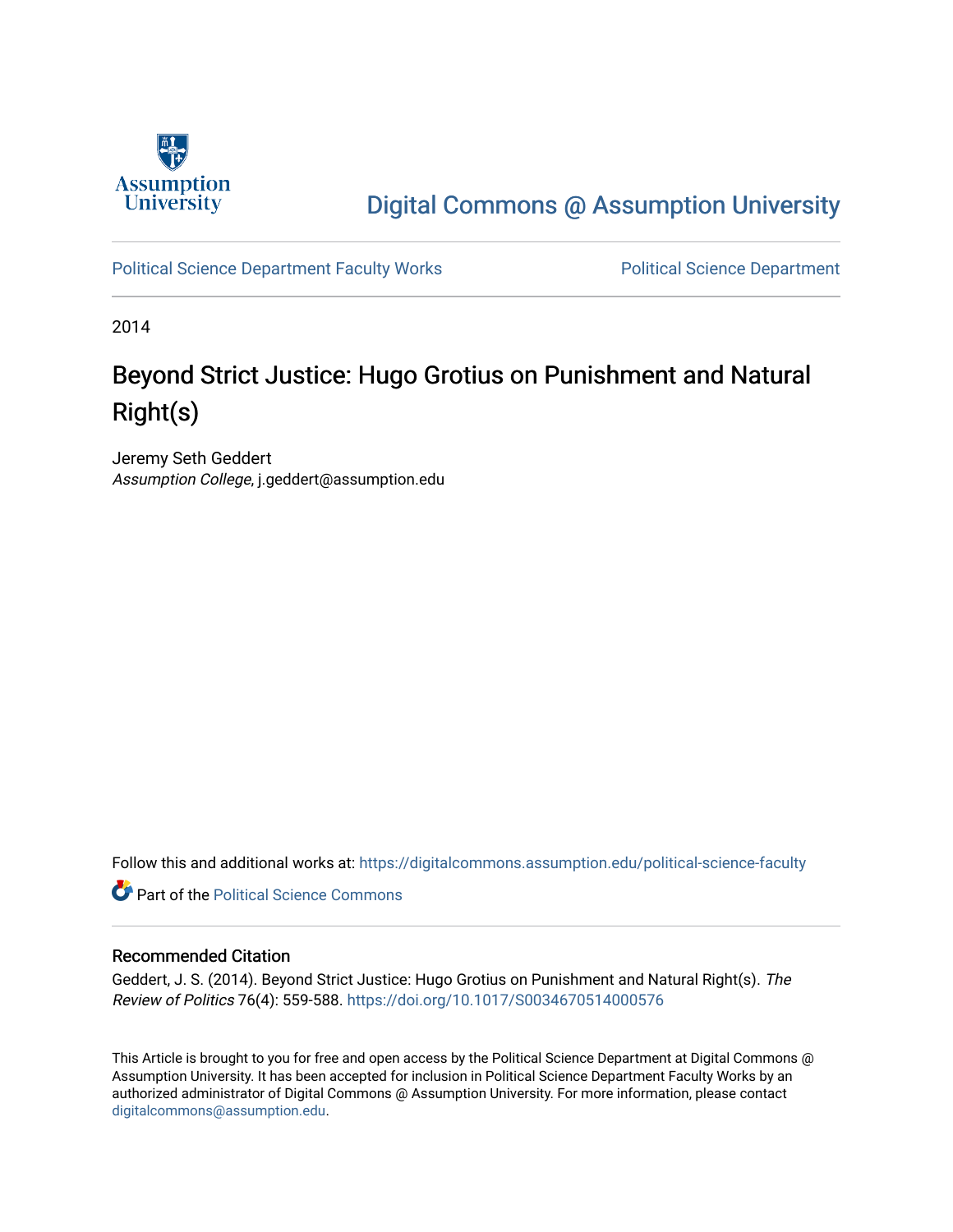## Beyond Strict Justice: Hugo Grotius on Punishment and Natural Right(s)

#### Jeremy Seth Geddert

Abstract: Hugo Grotius is often seen as reducing justice to the systematic protection of individual rights. However, this reading struggles to account for the surprisingly robust place he accords to punishment. An offender cannot plausibly claim punishment as a right, and the right to punish gives little direction about how best to carry out punishment. These difficulties point toward Grotius's little-noticed bifurcation of justice into "expletive" and "attributive" categories. While expletive (or "strict") justice provides a grounding for the right to punish, its subsequent exercise must be governed by attributive justice. This higher justice considers persons and situations; requires imagination and prudential judgment; looks to the future; aims for the common good; acknowledges the importance of virtue; and never claims perfect solutions. Thus, Grotius's supposedly modern understanding of natural rights is best understood within an account of his specifically political thought—one that acknowledges an overarching framework of classical natural Right.

Hugo Grotius has long been portrayed by North American scholarship as a modern natural-rights thinker. His position on subjective rights is often seen as the basic orienting principle of his politics. In the legal field, he has variously been portrayed as the father of modern international law, modern natural law, or the modern science of law. Many political theorists of the past generation have described him as a precursor to figures such as Hobbes, and thus as representing a break with the classical understanding of a politics guided by natural Right.

This understanding of Grotius's place in the history of political thought reflects a variety of imposed assumptions. First among them is his supposed

Jeremy Seth Geddert is Assistant Professor of Political Science, Assumption College, 500 Salisbury Street, Worcester MA 01609 [\(j.geddert@assumption.edu](mailto:j.geddert@assumption.edu)).

I would like to thank Nalin Ranasinghe, David Walsh, Dan Mahoney, B. J. Dobski, Greg Weiner, Pat Corrigan, Marc LePain, Lance Lazar, Rick Sorenson, and several anonymous reviewers for their helpful comments on earlier drafts of this manuscript. I am also grateful to Geoffrey Vaughan, Steve McGuire, Paul Higgins, Jim Kruggel, Jordan Watts, and Teepen Schlachter for their feedback and support as I developed the argument.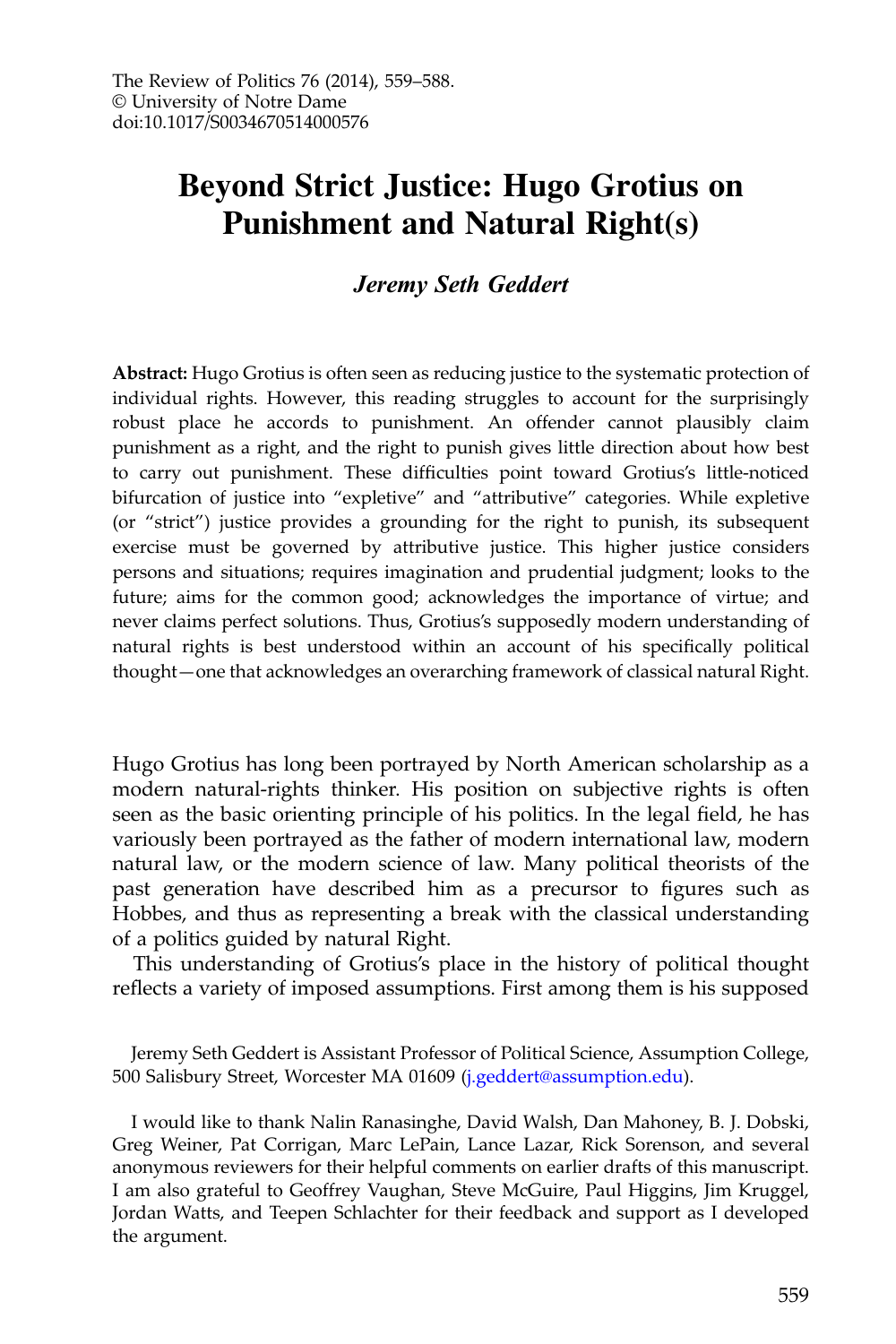emphasis on rights rather than goods. These possessive rights confer on individuals a status that guarantees their immunity from injustice, thus obviating the need for guidance in making use of the right. This leads to the second point: an emphasis on civil society as existing to protect and enlarge private goods, rather than to foster a common public good. A third common theme in these accounts is that Grotius outlines a conception of politics as an impersonal system in which abstract theory and calculative reason can solve the problems of politics (for example, by channeling enlightened self-interest). This universal science of politics can theoretically be applied to any political community, regardless of its particular historical situation. Finally, Grotius is seen to reject an action-based understanding of politics as a practice requiring (and inspiring) political virtues, especially the classical virtue of prudential judgment. Justice fundamentally resides in the safeguards of the system, rather than in the character of a people.<sup>1</sup>

Yet this portrait leaves some important questions unanswered. Why does Grotius's basic enumeration of rights include what is essentially a duty of punishment? Why does he anticipate a world of sovereign states, yet emphasize the justice of war to punish crimes against natural law? Why does he devote hundreds of pages in his best-known work to evaluating various possible exercises of rights and duties? Why does that work cite eight different classical figures over a hundred times each? I would like to suggest that the conventional wisdom on Grotius is only a starting point.

Richard Tuck is a representative (and influential) figure who situates Grotius as breaking with the classical order to help inaugurate the modern order. Tuck argues that Grotius sees no distinction between theoretical and practical sciences, with systematic mathematical rationality covering the whole of morality. This opens the door to "a definite and a priori science of ethics." This leads Grotius to a theory of secular natural rights built on premises that even a relativist could accept. In this reading, Grotius has no need of virtues that might depend on a prior philosophical anthropology, which constitutes a "final and public break" with Aristotle. Tuck continues, "after the De Jure Belli, it was impossible for anyone who wished to think about politics in a modern way—that is, in terms of natural rights and the laws of nature—to pretend that they were still Aristotelians." Thus, Grotius's justice is limited simply to upholding the rights of others, and

<sup>1</sup>See, for instance, Michel Villey, La Formation de la Pensée Juridique Moderne (Paris: Montchretien, 1975); Richard Tuck, Natural Rights Theories: Their Origin and Development (Cambridge: Cambridge University Press, 1979); Tuck, Philosophy and Government, 1572–1651 (Cambridge: Cambridge University Press, 1993); Stephen Buckle, Natural Law and the Theory of Property: Grotius to Hume (New York: Oxford University Press, 1993); Peter Haggenmacher, "Droits subjectifs et système juridique chez Grotius," in Politique, Droit et Théologie chez Bodin, Grotius et Hobbes, ed. Luc Foisneau (Paris: Kime, 1997), and Jerome Schneewind, The Invention of Autonomy: A History of Modern Moral Philosophy (New York: Cambridge University Press, 1998).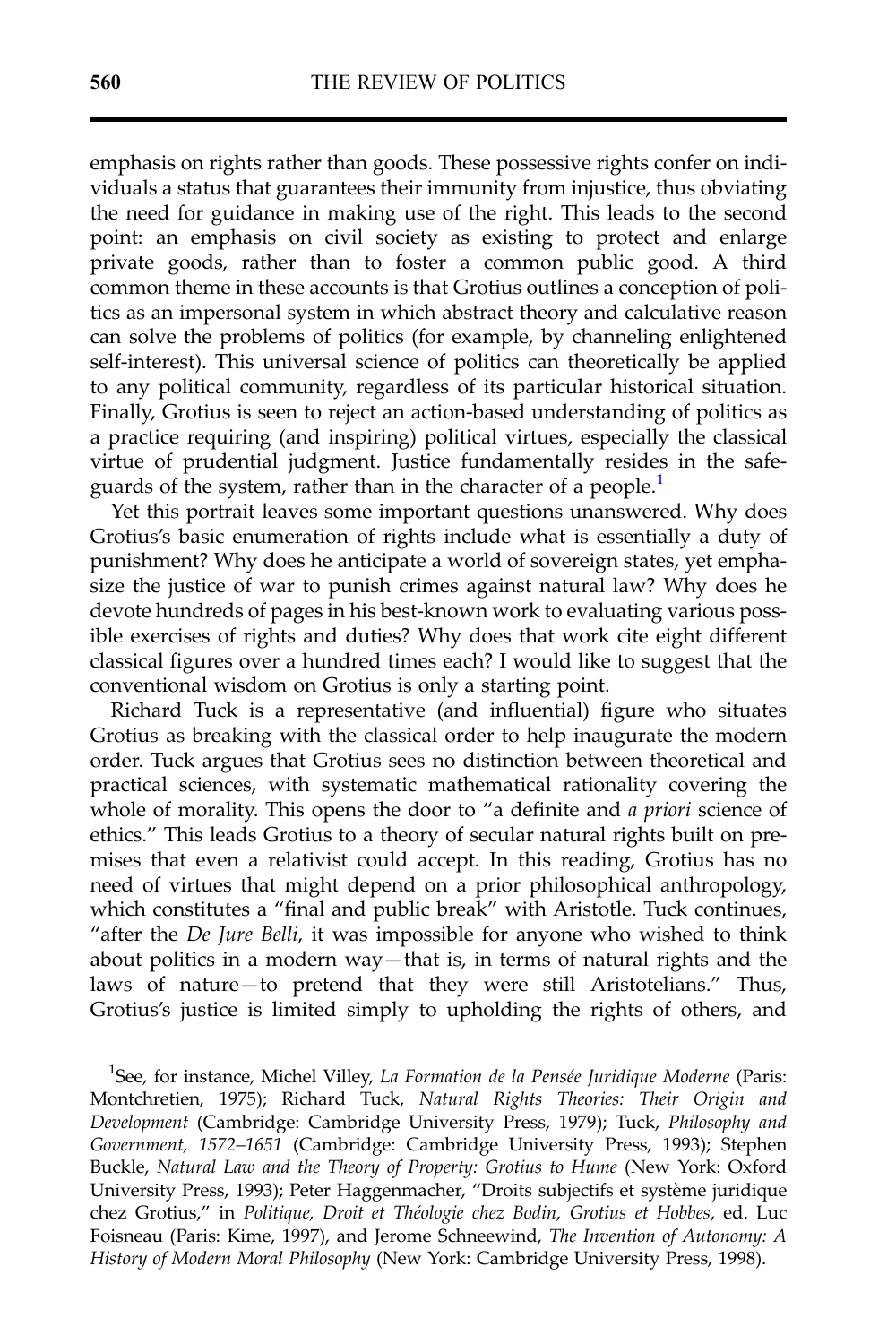ignores the question of how those rights might be exercised. Tuck concludes that Grotius leaves "little room for individual judgment or the exercise of phronesis."<sup>2</sup>

Tuck's thorough treatment has set the agenda for subsequent studies of Grotius, and even many of his critics accept basic elements of this portrayal. For instance, Brian Tierney challenges Tuck's portrayal of Grotius as an essentially modern figure. However, Tierney does this by identifying antecedents in the development of subjective rights and situating Grotius as a mere agent of transmission in a new world. He leaves unchallenged the assertion that subjective rights are the basic ordering principle of Grotius's political thought.<sup>3</sup>

In recent years, some scholars have begun to question this consensus. Although Knud Haakonssen reinforces the anti-Aristotelian reading of Grotius's justice, he acknowledges that Grotius's conception of rights depends on prior relations of justice, and concedes some place for teleology in his thought without fully accounting for it.<sup>4</sup> Oliver O'Donovan goes much further, identifying in Grotius's reconstruction of Aristotelian categories of justice a limitation on subjective rights.<sup>5</sup> Christoph Stumpf has developed these themes in a more systematic treatment of Grotius, suggesting a classical patrimony.<sup>6</sup>

<sup>2</sup>Richard Tuck, "Grotius and Selden," in The Cambridge History of Political Thought, 1450–1700, ed. J. H. Burns (New York: Cambridge University Press, 1991), 506–7, 515–19. For a variation on this specific line of thought, see Villey, Formation, 619–20, or John Finnis, Natural Law and Natural Rights (New York: Oxford University Press, 1980), 205–8. <sup>3</sup>

 ${}^{3}$ Brian Tierney, *The Idea of Natural Rights* (Grand Rapids, MI: Eerdmans, 2001), 324–42. For an instructive debate, see Brian Tierney, "Natural Law and Natural Rights: Old Problems and New Approaches," Review of Politics 64, no. 2 (2002): <sup>389</sup>–420, including responses by John Finnis, Douglas Kries, and Michael Zuckert. <sup>4</sup>

<sup>4</sup>Knud Haakonssen, "Hugo Grotius and the History of Political Thought," Political Theory 13, no. 2 (1985): 241–42, 249–53; Knud Haakonssen, Natural Law and Moral Philosophy: From Grotius to the Scottish Enlightenment (New York: Cambridge University Press, 1996), 26–30, 34–35, 64, 102; Knud Haakonssen, "Review: The Rights of War and Peace," Mind 111, no. 4 (2002): 499-502.

Oliver O'Donovan and Joan Lockwood O'Donovan, "Hugo Grotius (1583–1645)," in From Irenaeus to Grotius: A Sourcebook in Christian Political Thought (Grand Rapids, MI: Eerdmans, 1999), 787–92; Oliver O'Donovan, "The Justice of Assignment and Subjective Rights in Grotius," in Oliver O'Donovan and Joan Lockwood O'Donovan, Bonds of Imperfection: Christian Politics, Past and Present (Grand Rapids, MI: Eerdmans, 2004). <sup>6</sup>

Christoph Stumpf, The Grotian Theology of International Law (New York: Walter de Gruyter, 2006). Several recent treatments are generally consistent with the approach of O'Donovan and Stumpf but do not explore their claims in detail. For example, see Terence Irwin, The Development of Ethics: A Historical and Critical Study (New York: Oxford University Press, 2007), 88–99; Steven Forde, "The Charitable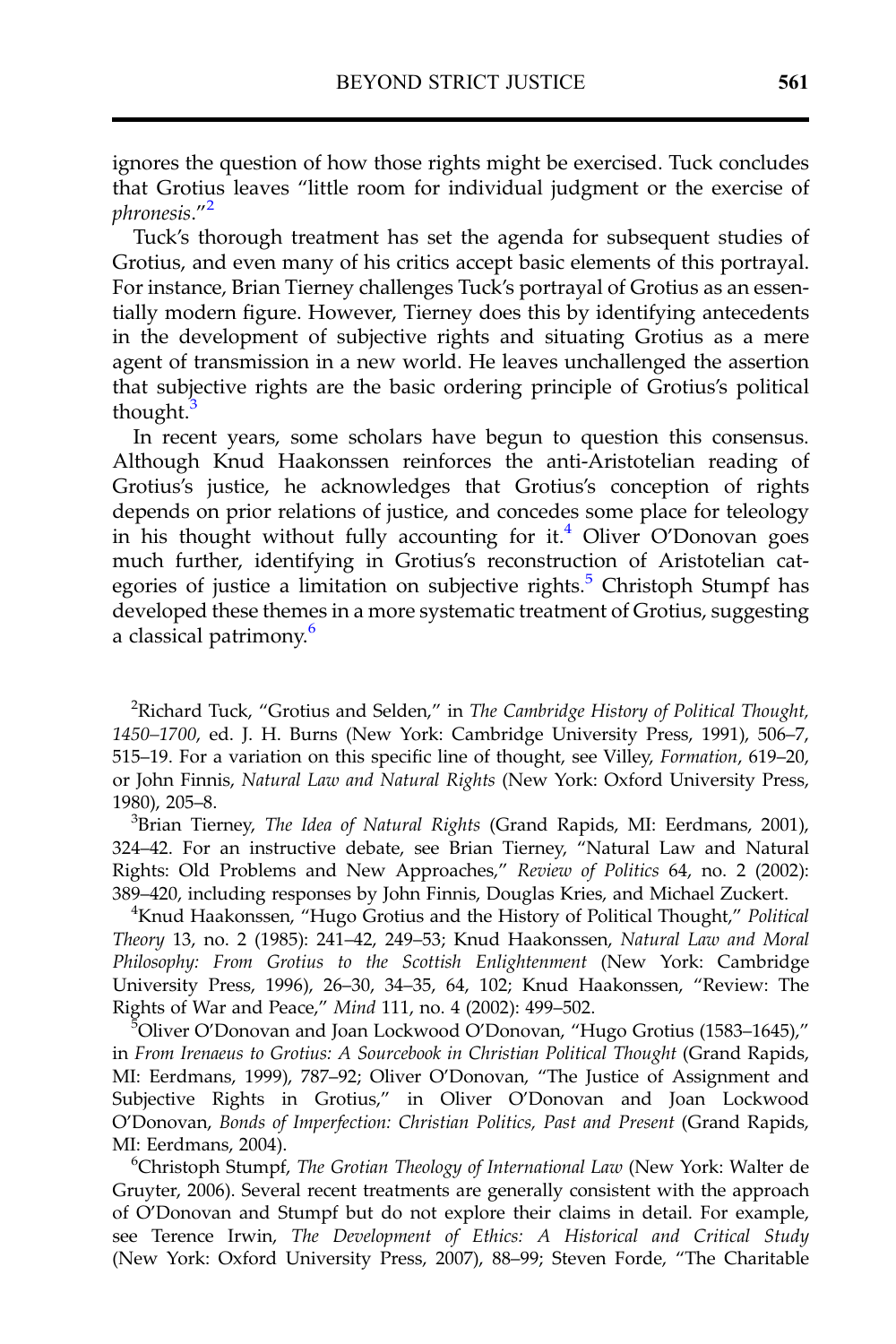Yet few of these studies provide a detailed examination of Grotius's approach to punishment. This is an omission of some importance. Legal historian J. M. Kelly identifies chapter 20 of DJB as the "first extensive selfcontained major treatise on criminal punishment,"<sup>7</sup> and O'Donovan describes it as best exemplifying Grotius's doctrine of  $Right<sup>8</sup>$  Only one study, A Normative Approach to War, offers a chapter-length treatment. Yet even here, Furukawa identifies two basic themes that only further support the dominant paradigm. First, he draws a clear line between traditional approaches that treat punishment as morally educative and enlightenment conceptions that view punishment as purely contractarian. Reading Grotius as a secularizer, he places him firmly in the latter camp, reinforcing the "revolutionary modernizer" narrative. Second, he views Grotius as limiting the severity (or even the application) of punishment, echoing (and citing) Michel Villey's summary conviction of Grotius for supposedly prioritizing bourgeois peace over classical virtue. Because these limits are simply a necessary and opposite reaction to

John Locke," Review of Politics 71, no. 3 (2009): 452. For a tentative antecedent, see Richard Cox's chapter "Hugo Grotius," in History of Political Philosophy, ed. Leo Strauss and Joseph Cropsey (Chicago: University of Chicago Press, 1963), 344–53, which helpfully points out the distinctiveness of Grotius's understanding of punishment as natural rather than conventional. <sup>7</sup>

<sup>&</sup>lt;sup>7</sup>J. M. Kelly, A Short History of Western Legal Theory (New York: Oxford University Press, 1992), 238. There is now a significant literature, particularly associated with the Cambridge School, exploring the apparent progression of Grotius's thought over time. Particular attention is given to the way in which Grotius's works might have served his own interests, first as associate of the Dutch East India company, then as Remonstrant politician, then as exile in Paris. This has led to an explosion of interest in Grotius's de Jure Praedae, written at the age of twenty-one, whose fundamental presuppositions would be substantively altered as Grotius underwent a practical education in politics and began publishing in earnest in the 1610s. For the purposes of this study, I focus on Grotius's mature thought in the 1632 edition of DJB, his final major political work. DJB contains Grotius's only major study of punitive war, as well as his most explicit and extensive (if not most profound) treatment of expletive and attributive justice. Works tracing the historical development of (and influences on) Grotius's thought include Richard Tuck, Philosophy and Government, 1572–1651, 157–70, 176–90; Richard Tuck, The Rights of War and Peace: Political Thought and the International Order from Grotius to Kant (Oxford: Oxford University Press, 1999), 78– 108; Harm-Jan Van Dam, "de Imperio Summarum Potestatum Circa Sacra," in Hugo Grotius—Theologian, ed. G. H. M. Posthumus Meyjes et al. (Boston: Brill, 1994), 19– 40; Annabel Brett, "Natural Right and Civil Community: The Civil Philosophy of Hugo Grotius," Historical Journal 45, no. 1 (2002): 31–51; Martine Julia Van Ittersum, Profit and Principle: Hugo Grotius, Natural Rights Theories, and Dutch Power in the East Indies (Boston: Brill, 2006).

O'Donovan and O'Donovan, "Hugo Grotius," 791.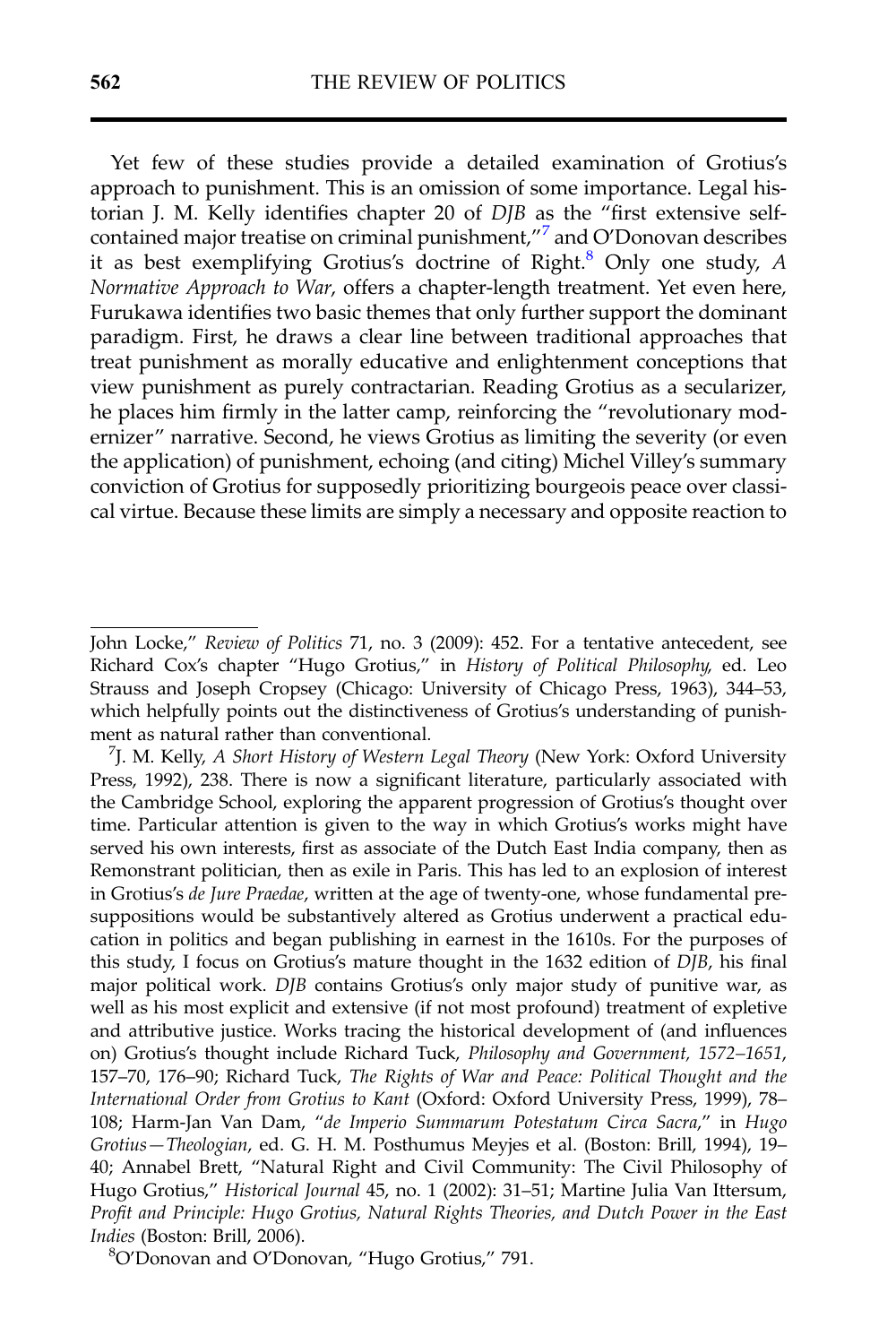the traditional conception, they do not help to illuminate Grotius as a systematic thinker; in fact, they force Grotius into internal contradictions.<sup>9</sup>

On the contrary, I aim to show that Grotius's approach to punishment actually reveals a recognition of the limits of rights, a high regard for the virtue of prudence, and a classical understanding of politics as oriented toward the good of the person. While his practice of punishment does, indeed, require the rights-based status of "punisher" and "subject of punishment," this status does not confer on the punisher a self-interested claim-right to a tangible possession, but instead a difficult duty. Nor does the very crime automatically dictate the redress—the content of the duty—in mathematically reciprocal fashion. Rather than looking backward to restore a previous equilibrium, punishment looks forward to consider the particularities of context and to imagine new possibilities. As a result, the justice of punishment is not one of ultimate solutions, like a mathematical problem; rather, it is an orientation point toward which a community moves in time. Thus, while a rights-based conception of justice plays an initial role in punishment, it is insufficient to realize the true purposes of punishment.

This understanding of punishment, in turn, illustrates another fundamental element in Grotius's political thought, one that further prepares the path cleared by recent scholarship. This is his early division of political justice in DJB into what he terms "expletive" and "attributive" components. While many readers comment on this distinction, most find it to be of little substantive import, perhaps because the term "attributive justice" does not appear frequently in the remainder of DJB.<sup>10</sup> Yet Grotius regularly contrasts "expletive" (or "strict") justice with another, "wider," sense of justice, which he variously terms "attributive," "governmental," "rectoral," or "internal" justice.<sup>11</sup>

<sup>9</sup>Furukawa Terumi, "Punishment," in A Normative Approach to War: Peace, War, and Justice in Hugo Grotius, ed. Onuma Yasuaki (New York: Oxford University Press, 1993), 221–43. John Salter, "Sympathy with the Poor: Theories of Punishment in Hugo Grotius and Adam Smith," History of Political Thought 20, no. 2 (1999): 205–24 offers a careful (if short) reading of Grotius on punishment, one that is more attentive to the concepts of expletive and attributive justice discussed below. This study will expand on his observations that only violations of expletive justice can be punished, due to the importance of freely willed virtue (see 206–11). In his limited space, Salter does not expand on how the two types of justice are related to each other or address the implications for international relations, nor does he identify the extent of Grotius's debts to Aristotle. Steven Forde, "Hugo Grotius on Ethics and War," American Political Science Review 92, no. 3 (1998): 643–47 valuably treats elements of war in light of the distinction between positive law and natural justice, without drawing further distinctions within the category of natural justice.<br><sup>10</sup>Tuck's dismissal is more nuanced: he deems attributive justice nonjusticiable, and

thus irrelevant to politics. See Tuck, *The Rights of War and Peace*, 98–99.<br><sup>11</sup>The structural importance of attributive justice can be seen in one of Grotius's

private letters. Here he lays out a diagram of his structure of justice, with natural law divided into that which is mandatory and that which is appropriate. See Hugo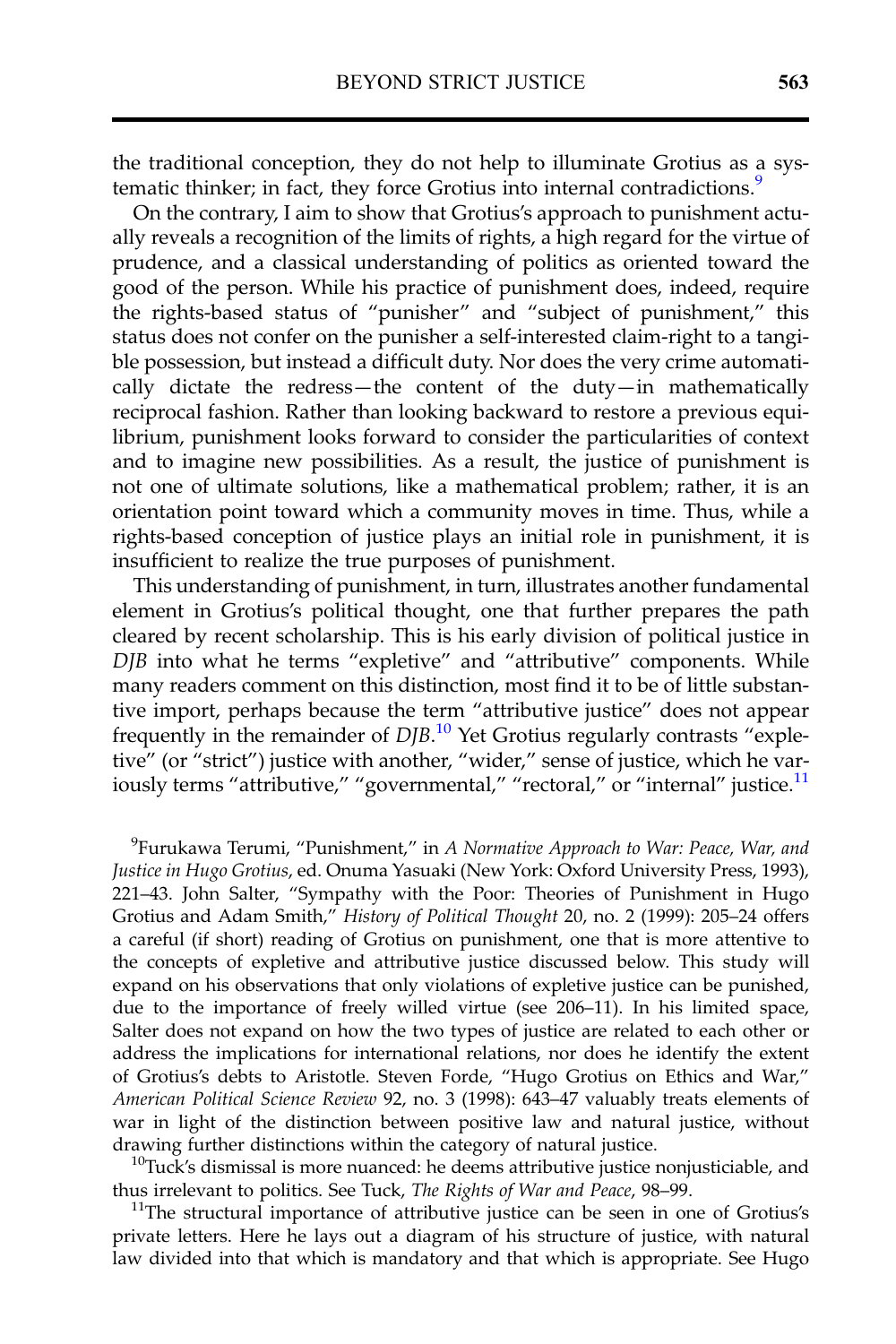Stumpf is one of the few to outline in detail the contours of both types of justice, as he explores their implications for political authority and property. However, the example of punishment is perhaps an even better illustration, as it clarifies the relationship between these two categories.<sup>12</sup> First, it specifically indicates that an exclusive focus on expletive justice can in fact undermine good political order. Second, it shows how the limitations of this "strict" justice are overcome in attributive justice. Expletive justice deductively grants the political authorities a strict natural right to punish lawbreakers. However, the actual exercise of law enforcement must then be governed by attributive justice—the specifically political component of justice. Here Grotius emphasizes the importance of prudence and magnanimity in the ruler, as he or she deliberates over the particular punishment which will best secure the common good. Without such justice, the associated punishment, while legal, would fail to fulfill the actual purposes of punishment.

Hence, while the mainstream reading may be accurate as a description of Grotius's expletive justice, a study of attributive justice helps to situate this reading within a broader theoretical context. Individual rights may not be the final word in his political thought. He may in fact create a space for the protection of rights without sacrificing the higher goods to which those rights are ultimately ordered. If Grotius is indeed a modern natural-rights thinker, his work suggests that modernity need not constitute a repudiation of classical natural Right.

#### Conceptions of War

For all the lack of focus on punishment in Grotius, the topic is remarkably central to the structure of his argument in DJB. He begins the central book (Book II) by outlining two primary justifications for war: self-defense (or the recovery of property), and punishment. $13$  The remainder of the book treats these topics in turn. A brief study of his treatment of defensive war will help to lay the groundwork for—and provide an instructive contrast to —his treatise on punishment.

Grotius, letter to Willem de Groot, 21 May 1638, in Some Less Known Works of Hugo Grotius, ed. Herbert F. Wright (Leiden: Brill, 1928), 210.<br><sup>12</sup>Stumpf also includes a chapter on war, but devotes only two pages to punitive war

<sup>(222</sup>–24). This paper will develop his insights in greater detail and draw wider implications. More generally, Stumpf makes an interesting and subtle argument that the possibility of subjective rights is incompatible with Grotius's conception of natural Right (59–63); my argument here is that the former leads to the latter.<br><sup>13</sup>Hugo Grotius, *The Law of War and Peace*, trans. Francis W. Kelsey, intro. James

Brown Scott (New York: Bobbs-Merrill, 1925), 2.1.2.2, 171. Subsequently cited as DJB.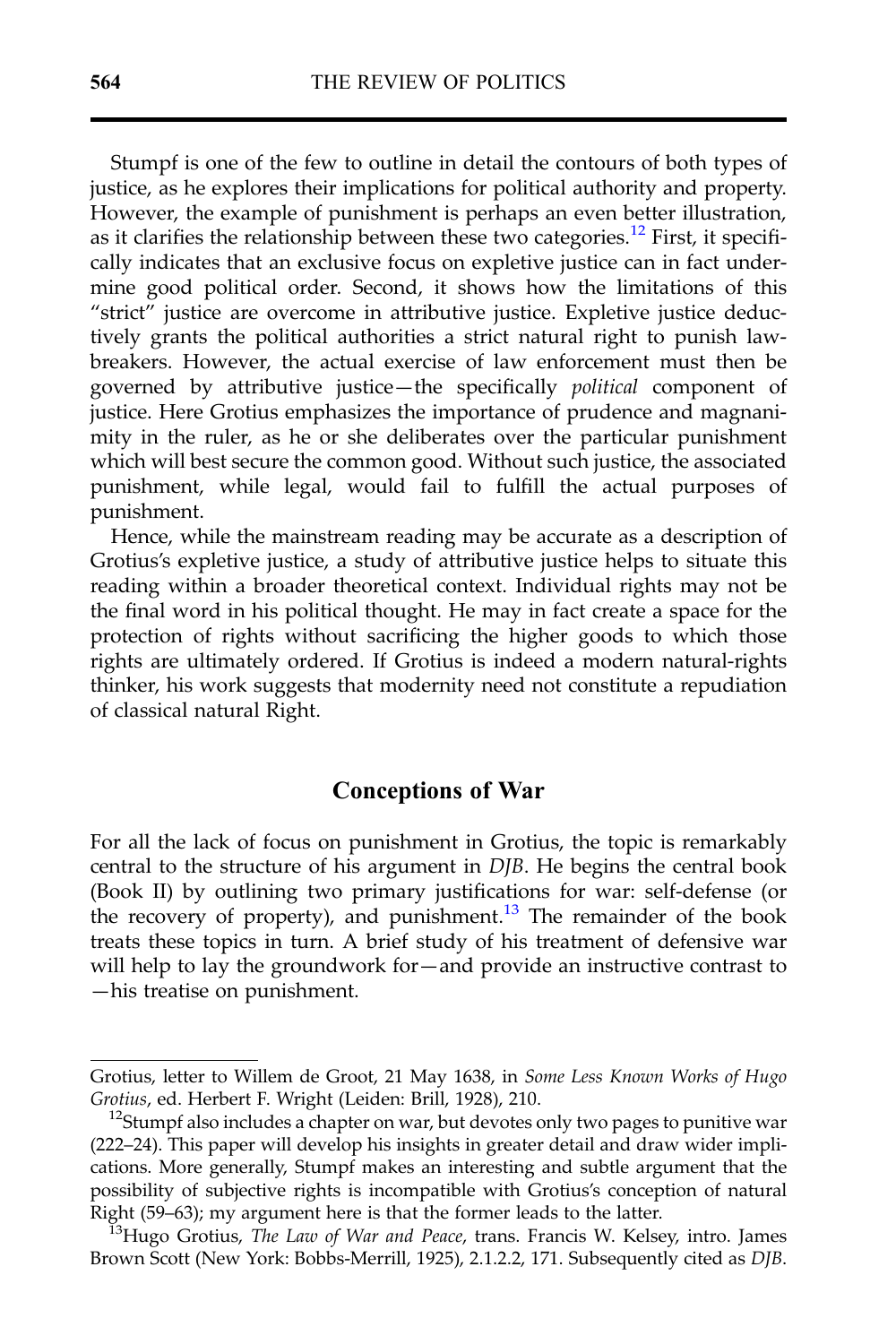The United Nations Charter acknowledges state sovereignty as the fundamental premise of international relations. As a result, it permits its members to fight only once they have been attacked, or to assist another under such attack. The invaded state is entitled to resist the aggression, and also to recapture the territory unjustly annexed by the aggressor. Hence, only wars of defense can be legitimate. This approach is characteristic of liberal thought. For example, Immanuel Kant's doctrine of right provides wide license for selfdefense while absolutely prohibiting punishment outside the juridical confines of the republican state.<sup>14</sup> More recently, John Rawls argues that only defensive actions can confer a just title to war.<sup>15</sup> In legal terms, one might say that the aggressor incurs a debt to the offended state, which can only be repaid by returning the conquered territory to its prewar status. Hence, such a defensive war is analogous to repayment of debt in private law.

It cannot be denied that Grotius's treatment of defensive war demonstrates many of the characteristics commonly attributed to him. First, its justification arises from an offense against the claim-right of an individual nation to be sovereign over a particular territory. That nation's status of sovereignty is absolute; it does not depend on exercising good government over that territory. Second, the matter in question is a physical, tangible piece of territory. It is a possession that exists in the material world. Third, the reasoning necessary to determine both the violation of justice and its remedy is amenable to simple calculation: justice obtains when the territory returned equals the territory taken. The determination of injustice automatically reveals the condition that must obtain in order to restore justice. Fourth, justice in defensive war ultimately looks backward rather than forward. It seeks to return to a previous condition, in which ownership of the territory rested with the original ruler, rather than a creative new solution. Fifth, justice can be fully accomplished in defensive (or restitutionary) war, because it is

<sup>14</sup>Immanuel Kant, The Metaphysics of Morals, ed. Mary Gregor (New York: Cambridge University Press, 1996), sec. 56, 116; Immanuel Kant, Toward Perpetual Peace, ed. Pauline Kleingeld (New Haven, CT: Yale University Press, 2006), 70–73.<br><sup>15</sup>John Rawls, *The Law of Peoples* (Cambridge, MA: Harvard University Press, 1999),

91–92. State sovereignty can be seen as an extension of the liberal principle of selfsovereignty; states cannot punish other governments for their domestic actions just as the state cannot punish supposed violations of private morality. (Indeed, Tuck argues that the development was the other way around: the sovereign state led to the sovereign individual [Tuck, Rights of War and Peace, 140].) Kant argued that no individual can be punished for even a public crime unless the individual has consented to the punishment. Contemporary calls for humanitarian intervention are often grounded on liberal terms of protecting human rights. Such appeals extend the principle of defensive war from defense of oneself and one's compatriots to the defense of individuals in other countries attacked by their own governments. Although such appeals may oppose the UN definition of who is entitled to armed defense, they do not necessarily challenge the principle that only wars of defense are legitimate.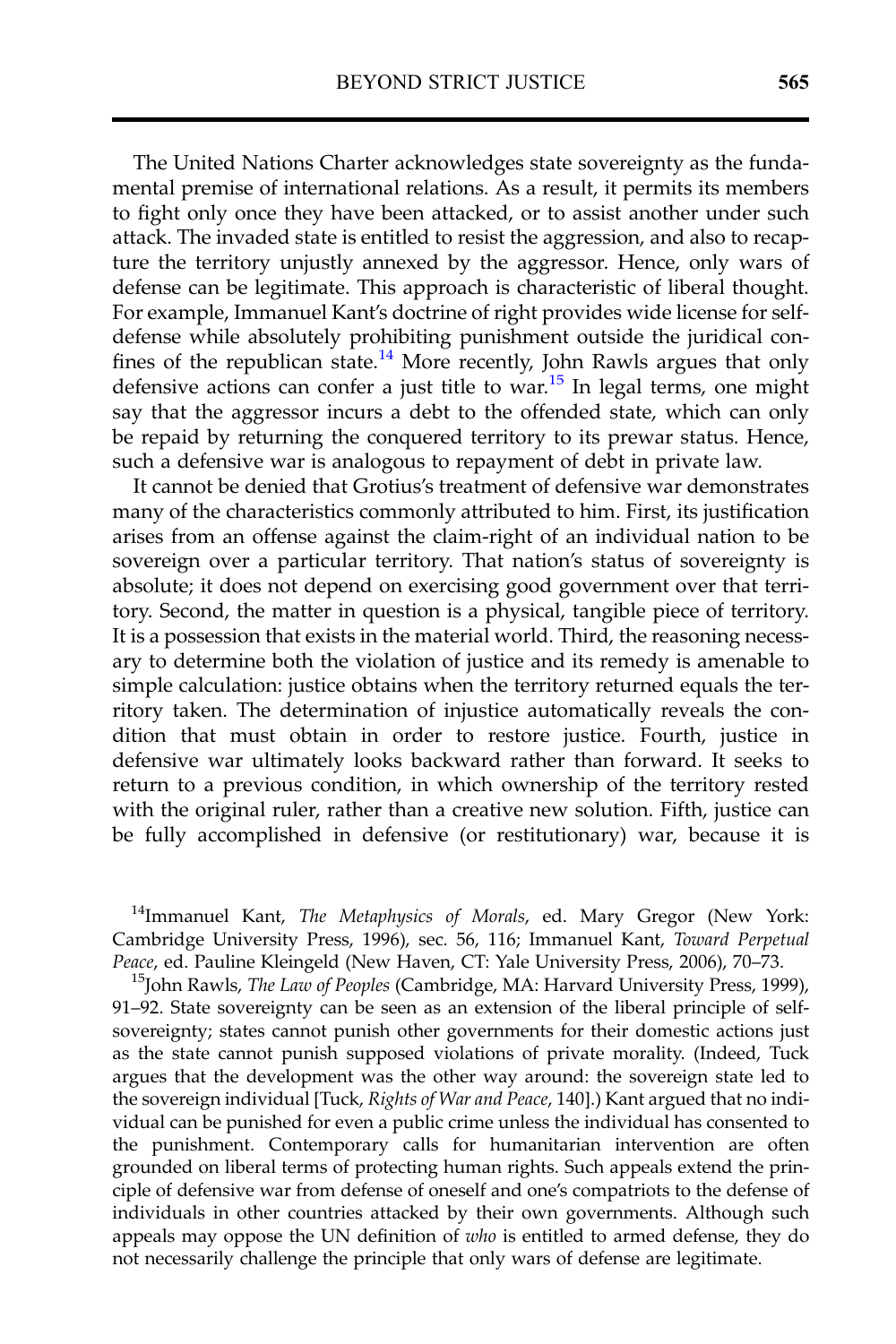possible to return the territory unjustly annexed. There is no ambiguity about justice: it is a status that either fully obtains or does not obtain at all. Finally, this right confers a status on each participant, and the course of action required to bring about justice is clear, requiring little prudential judgment. Grotius's approach to war thus far resembles the common rights-based portrait of his political theory. Indeed, Villey's influential reading of Grotius draws exclusively on this section of DJB, without a single citation from the remaining half of the work.

#### Punitive War

While self-defense and restitution are undoubtedly valid titles to war, such efforts do little to change the aggressor's acquisitive desires or restrain the aggressor from future offenses. Nor do they allay its neighbors' fear and mistrust, or provide them with any lasting security. Only the possession of territory has been altered; the threat of future expansion is unaltered and the absence of trust remains. Thus, as with a burglar, it may be necessary to invoke the criminal-law paradigm: the aggressor must also be punished. Punitive war has generally been neglected in the post–World War II secular rediscovery of just war theory. However, calls to punish the Assad regime in Syria for its alleged use of chemical weapons show that the concept remains perpetually timely. Indeed, the just war tradition has consistently emphasized punishment as a valid cause of war.<sup>16</sup> Grotius follows squarely in this tradition.

Grotius begins his section on punitive war in DJB with a lengthy chapter on the philosophical foundations of criminal punishment. In this disquisition, he identifies three specific purposes of punishment: reformation of the criminal; deterrence of the criminal (or others in the community) from reoffending; and satisfaction, which—according to Grotius—reasserts the glory and integrity of the public institutions whose dignity the criminal act has violated.<sup>17</sup> Restitution is conspicuously absent in this section, which helps to show the contrast with the private law paradigm of defensive war.<sup>18</sup>

<sup>16</sup>James Turner Johnson, "Historical Roots and Sources of the Just War Tradition in Western Culture," in Just War and Jihad: Historical and Theoretical Perspectives on War and Peace in Western and Islamic Traditions, ed. John Kelsay and James Turner Johnson (New York: Greenwood, 1991), 9–10.<br><sup>17</sup>Grotius, *DJB*, 2.20.5–6, 467–70. Before outlining these three purposes, Grotius first

distinguishes punishment from revenge, and emphatically opposes the latter. He argues that vengeance cannot be part of natural Right because it proceeds from the animal soul rather than the rational soul; it is like "when a dog bites the stone that is thrown at it."<br><sup>18</sup>Grotius's public conception of satisfaction (outlined in *DJB* 2.20.8–9) answers the

reasonable rejoinder that satisfaction might include—or even be fully constituted by —restitution. As outlined below, Grotius fundamentally sees crime as an act against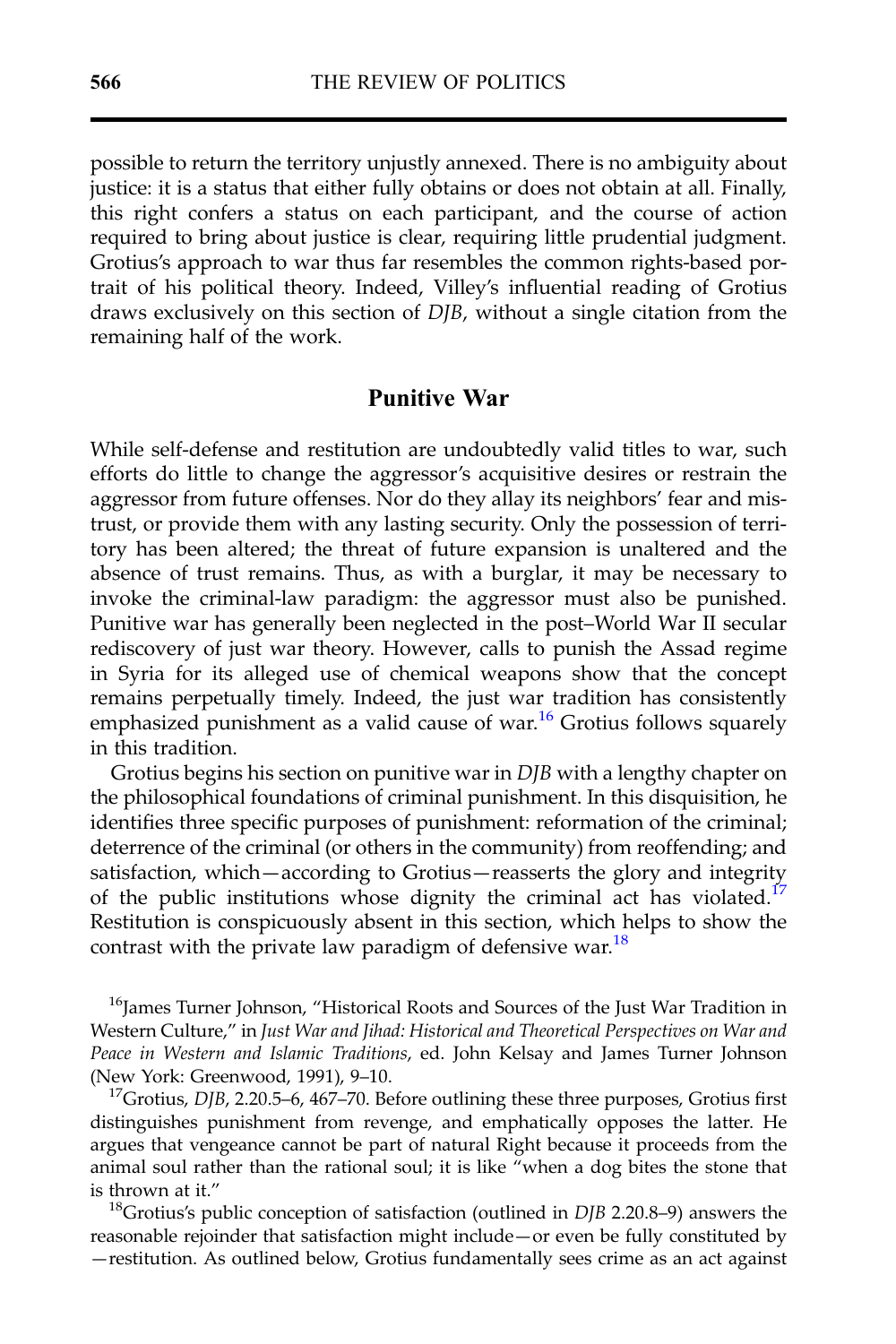Punitive war begins in the same way as defensive war: with the punisher possessing a right to punish. Similarly, the right can only arise when another person (or nation) has clearly offended against the law, whether positive or natural. However, beyond this initial commonality, Grotius departs from the first characteristic of defensive war: the nation possessing a right to punish does not seek a tangible possession, and does not even hold a claimright. Indeed, while the right to wage defensive war confers self-interested benefits on the holder, the right to wage punitive war confers only a difficult duty—as any sensitive law enforcement official (or parent) is aware. Thus, punishment fundamentally differs from restitution, because it does not confer external benefits, and it may indeed increase the obligations of the person holding the right to punish.<sup>19</sup> Grotius's conception of a right goes beyond an individual claim on a possession.

Likewise, in contrast to the second element of defensive war, punishment is not exercised in one's own self-interest, but on behalf of the entire community. This can be seen in domestic criminal proceedings, where it is the state ("the people," for example) that brings the charges and carries out the punishment. On its most essential level, a crime is committed against the community. Thus, the existence of punitive war emphasizes the fundamentally public nature of Grotius's political thought. Punishment does not exist to increase the stock of possessions of individuals. Rather, it exists to promote the well-being of the social realm—of which the safeguarding of private property is only one element.

Furthermore, unlike the third characteristic of defensive war, the initial determination of injustice in punitive war does not automatically provide a remedy. When an aggressor acts unjustly by taking territory, defensive war

the public good rather than against the individual. For this reason, it is the state which brings the charges and prosecutes the crime. Punishment and restitution are not mutually exclusive, as the victim (or his or her family) may sue for restitution (as in the case of "wrongful death"). However, as a private citizen, the victim could not bring the suit to a criminal court. This distinction is amplified in Grotius's de Satisfactione Christi, or A Defence of the Catholic Faith Concerning the Satisfaction of Christ, Against Faustus Socinus. Here Grotius confronts the Socinian approach to Atonement theology, arguing that it erroneously portrays God as a creditor to whom sinful humanity must repay its debt. On the contrary, Grotius portrays sin as an offense against God's moral government—a crime for which satisfaction is necessary. As the loquacious title indicates, Grotius does not reject the concept of satisfaction; however, his argument unambiguously distinguishes it from restitution. See Hugo Grotius, The Satisfaction of Christ, 2.16, 820, in Oliver O'Donovan and Joan Lockwood O'Donovan, From Irenaeus to Grotius; Hugo Grotius, Defensio Fidei Catholicae de Satisfactione Christi Adversus Faustum Socium Senensem, ed. Edwin Rabbie, trans. Hotze Mulder (Assen: Van Gorcum, 1990), 6.18–20, 197–99.<br><sup>19</sup>Grotius, *DJB*, 2.20.2.2, 464.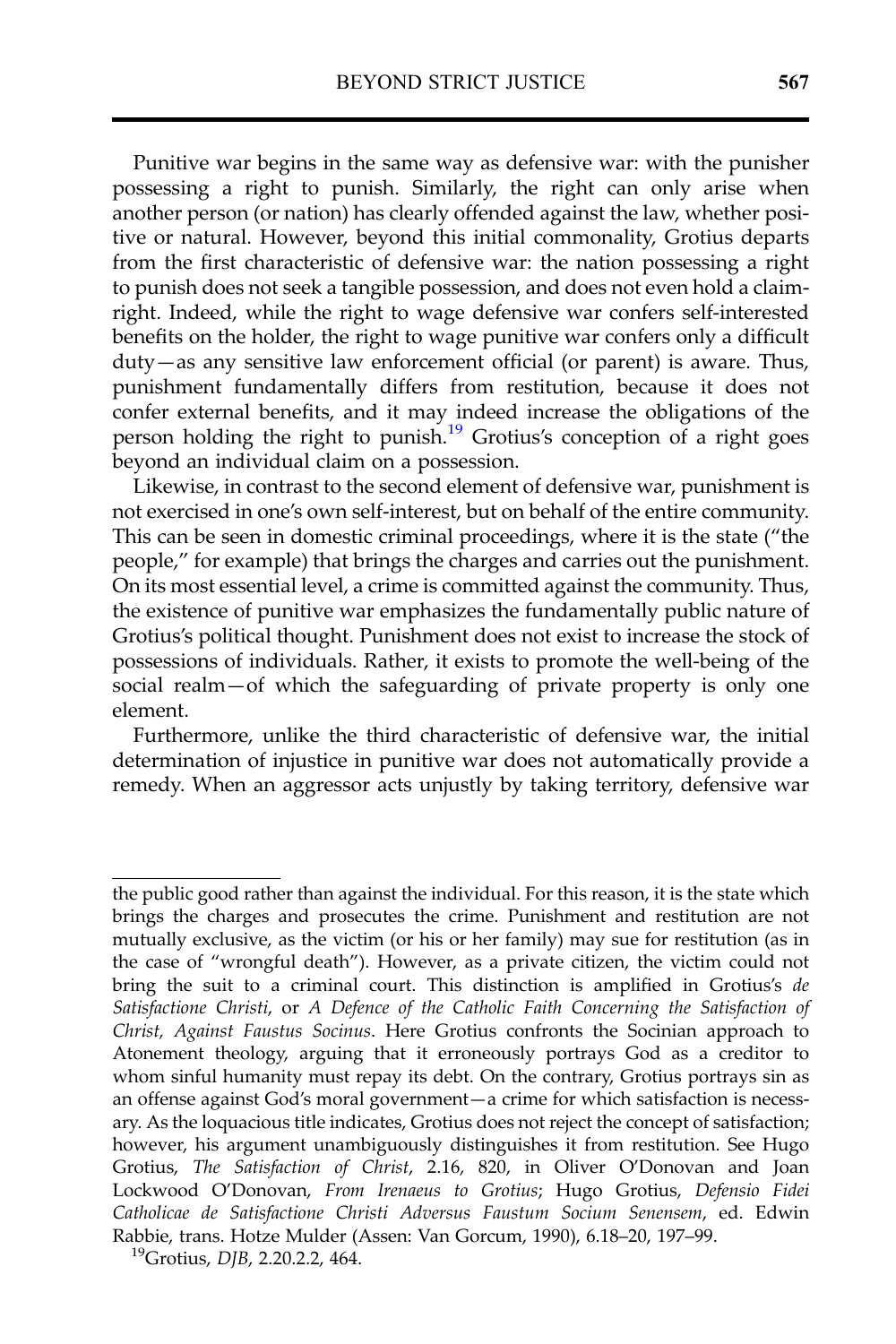brings about justice through an equal and opposite reaction. In other words, it looks backward to restore an exact condition that obtained in the past. However, in punishment, such calculative reasoning and backward-looking orientation is inadequate. The criminal act cannot simply be undone; it is no longer possible to return to the original condition. Indeed, it would be strange if a judge should rule that justice would be served by providing the victim with legal immunity to carry out an equal crime against the perpetrator. Such a simple calculation would, in the memorable words of Tevye in Fiddler on the Roof, leave everyone blind and toothless. This reciprocal action—which, in restitution, is the essence of justice—would, in punishment, undermine the very spirit of justice.

Thus, in contrast to the fourth characteristic of restitution, punishment requires the requisite wisdom to ascertain the course of action that would best conduce to the future common good. This can take the form of reformation of the criminal, deterrence of others from committing the same crime, and/or emphasizing the dignity of the law and its sovereign overseer(s). As Grotius says, "All punishment aims at the common good, and particularly at the preservation of order and deterrence."<sup>20</sup> Thus, rather than looking backward, punishment instead looks forward to help bring about a future that can never be predicted with precision. Likewise, it requires the use of imaginative reasoning to visualize a more just future in which nations are less inclined to offend against the common good.

As a result, in contrast to the calculative reason associated with restitution, the determination of how to exercise punishment is a "difficult and obscure" topic.<sup>21</sup> Unlike the fifth component of defensive war, justice in punishment can never be perfectly fulfilled. In punishment, authorities cannot simply follow the letter of the law, because such universally applicable dictates of calculative reason are inadequate to the situation at hand. Rather, punishment must weigh nondeductive considerations of an individual's context. Thus, justice cannot be fully determined in advance of particular situations. For instance, a criminal who broke the law in order to avoid "death, imprisonment, pain, or extreme poverty" should generally be judged in light of these extenuating circumstances.<sup>22</sup> Indeed, one must take care to "estimate the desert" of punishment in cases where natural causes largely circumvented the perpetrator's faculty of reason and judgment. In addition to the aforementioned emphasis on imaginative reason, these counsels display Grotius's attention to prudential reason and situational judgment. The necessary

<sup>&</sup>lt;sup>20</sup>Grotius, The Satisfaction of Christ, ed. O'Donovan, 2.16, 820. This shows that Grotius's public conception of satisfaction is also forward looking. The purpose of restoring the dignity of God's moral government is chiefly to promote virtue, thus preparing believers for the hereafter.<br><sup>21</sup>Grotius, *DJB* 2.20.37, 502.<br><sup>22</sup>Grotius, *DJB* 2.20.29.1, 494.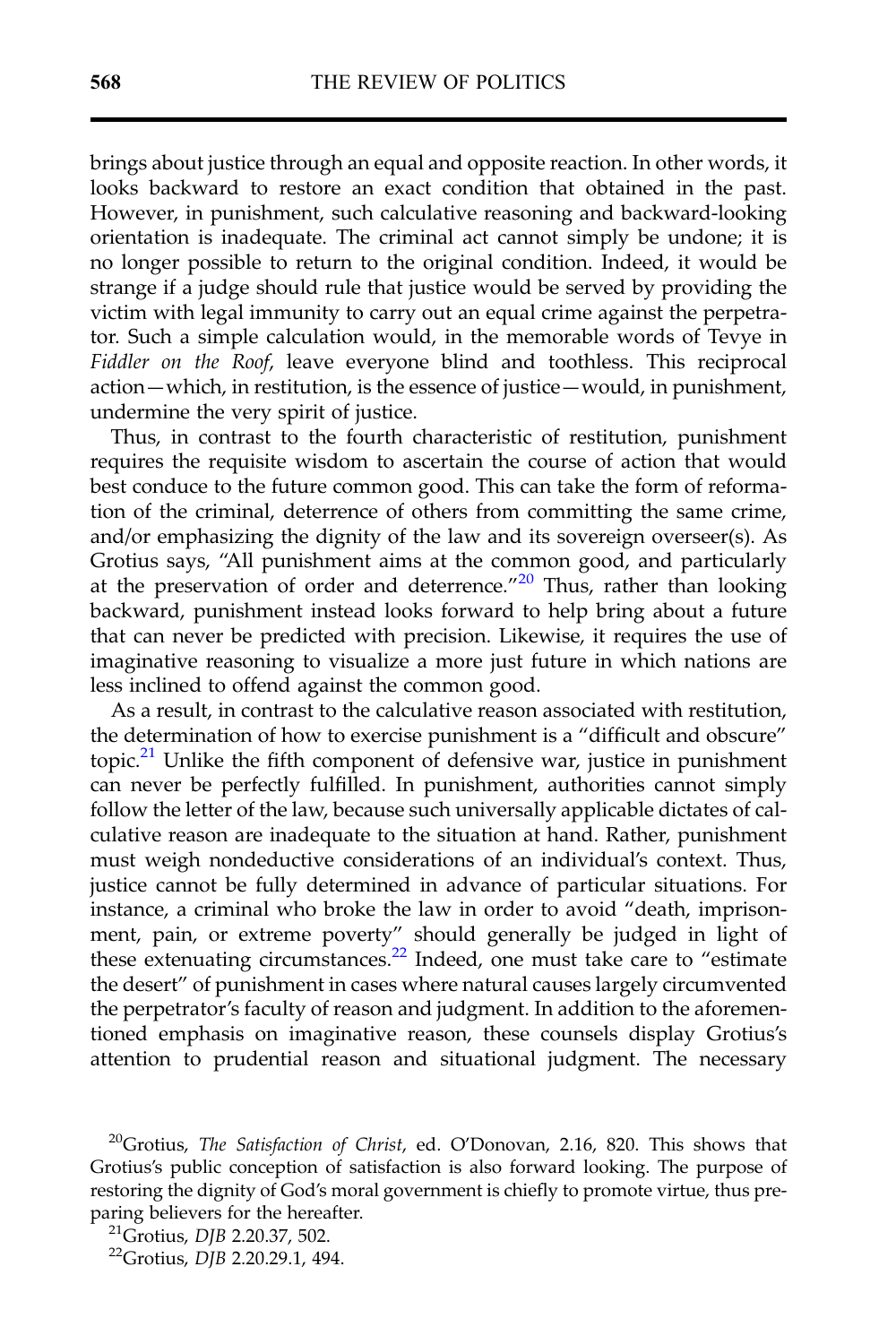virtue of prudence in public officials shows that politics cannot be reduced to a universal science or system that discounts context.<sup>23</sup>

This analysis of particular circumstances leads to another, more fundamental, consideration of prudential reason in punishment: a discernment of the individual's internal state. Unlike restitution, where a judge needs only a knowledge of external factors, in punishment the authorities must have the wisdom to discern the character of the person. As an example, Grotius distinguishes between the severity of the law broken and the manner in which it was broken. This indicates that the intensity of one's malicious intention is more important than the severity of the damage that resulted, as can be seen in the charge of attempted murder.<sup>24</sup> Here Grotius directly draws on Aristotle's distinction between "wrongs" and "faults" in the Rhetoric and the Ethics. While an (internal) wrong results in punishment, an (external) fault should bring about only restitution. Indeed, Grotius so highly values this "truly notable" passage of Aristotle that, in the midst of his own work, he translates the entirety of *Ethics V.8*. Grotius later draws on Aristotle's distinction between "acting wrongly" and "doing that which is unjust," noting that the former concerns the "doer" but the latter only the "deed." $25$ 

Indeed, Grotius does not simply prioritize the intention over the act, but also the even more foundational character from which that intention sprang. He draws a distinction between isolated acts and settled character when he cites Seneca's counsel that "the wise man will remit many penalties; he will save many persons whose character is not sound but is curable." Here and elsewhere he shows shades of Aristotle's own distinction between vice and mere incontinence. This clearly reveals his understanding that actions flow from character, and that punishment ought to address the latter. Indeed, Grotius later cites a description of punishment as "surgery for the soul." Like a surgeon, a punisher must have knowledge of what is inside a person.<sup>26</sup> Thus, Grotius's understanding of prudence is not the modern conception that emphasizes self-preservation and mutual advantage. Instead, it is more akin to Aristotle's understanding of the term, which connotes a discernment of (and action toward) the good of persons with a rational and social nature. Grotius's engagement with Aristotle seems to be more of a substantive acknowledgement than a "public break."<sup>27</sup>

This emphasis on prudence and personal character provides the final contrast with restitution, and points to the limits of the law. If the deed is contrary to the law, the judge must convict. However, if the doer is innocent of guilt, higher justice would counsel the governor to relax the penalty or even

<sup>&</sup>lt;sup>23</sup>Grotius, *DJB* 2.20.9.4, 477.<br><sup>24</sup>Grotius, *DJB* 2.20.46.1, 513.<br><sup>25</sup>Grotius, *DJB* 3.11.4.2–5, 725–27; 2.23.13.1–3, 565–66.<br><sup>26</sup>Grotius, *DJB* 2.24.3.3, 570; 2.20.30.3–2.20.31.2, 496–98; 2.20.7–8, 470–71.<br><sup>27</sup>See Tuc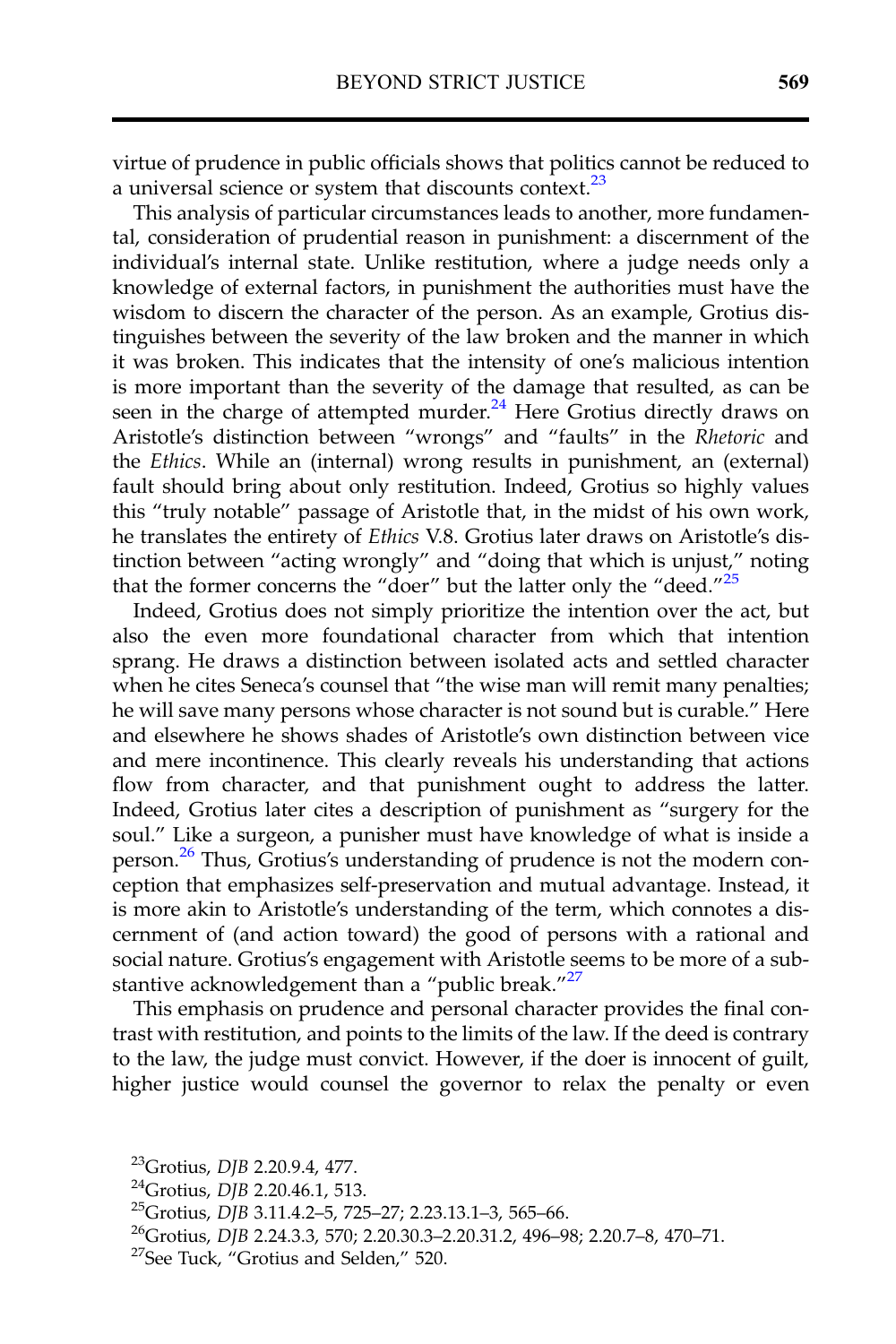pardon the defendant. While clemency can never be required by strict justice, it is fitting to goodness and moderation, and characteristic of a lofty soul. $^{28}$ The opposite case also illustrates the point. If the penalty for the infraction is relatively small, but the intention of the criminal highly malicious, the public official may punish even more severely than the maximum set out by the law. However, the ruler requires a "worthy reason" to do so; he or she must consider not only the good of the individual, but the whole.<sup>29</sup> While some situations may call for mercy, in others, clemency might actually be detrimental to the whole. Likewise, a punishing nation must consider whether the expenditure of resources involved in punitive war would compromise the maintenance of order and justice in its own realm. The potential good must still be weighed against the costs. Thus, even the higher good of clemency cannot be arbitrarily exercised; rather, it must be guided by the virtue of prudence. $30$ 

In addition to directing this punishment toward the reform of the offender, Grotius also emphasizes the character of the punisher. In aiming to deter or reform the offending nation, a punishing nation must display virtue in its exercise of punishment. Punishment cannot follow from the vengeful desires or injured pride of the offended party, which Grotius describes as contrary to reason. Rather, punishment must take its bearings from an otheroriented desire to reform the subject of punishment, or, more broadly, a service to "human society." Thus, the punishing nation must not punish out of malice. For this reason, Grotius adds a further condition for punitive war: the punisher must be free of the very crime for which it punishes the guilty party. Thus, not only must the punisher aim at the (internal) good of the recipient, but its own internal character must be virtuous.<sup>31</sup>

For these reasons—and also, no doubt, the likelihood that all involved parties will have dirty hands—Grotius says that it is more honorable for a third-party state to exercise the punishment.<sup>32</sup> This reemphasizes the public nature of punishment, because the punisher now has no interest at stake in exercising punishment. The right to wage punitive war derives not from victimhood, but by reference to the "good of mankind in general." $33$  Indeed, if

trast this service to "human society" with Hobbes's assertion that vainglory and diffidence are two of the natural passions in man, and his expectation that they cannot be changed, but only overwhelmed by the threat of force, which arouses the comparably greater passion for self-preservation.<br><sup>32</sup>Grotius, DJB 2.20.40.1, 505.<br><sup>33</sup>Grotius, DJB 2.20.9.1, 475.

<sup>&</sup>lt;sup>28</sup>Grotius*, DJB 3.*11.7.1, 731.<br><sup>29</sup>Grotius, *DJB 2.20.24.1, 492.*<br><sup>30</sup>Grotius*, DJB 2.24.3–*5, 572. This balance between prudence and generosity, or judgment and mercy, is taken up in a more direct (and profound) fashion in Grotius's Satisfaction of Christ.<br><sup>31</sup>Grotius, DJB 2.20.5, 467–69; DJB 2.20.40.1, 504–5; 2.20.7–9, 470–78. One might con-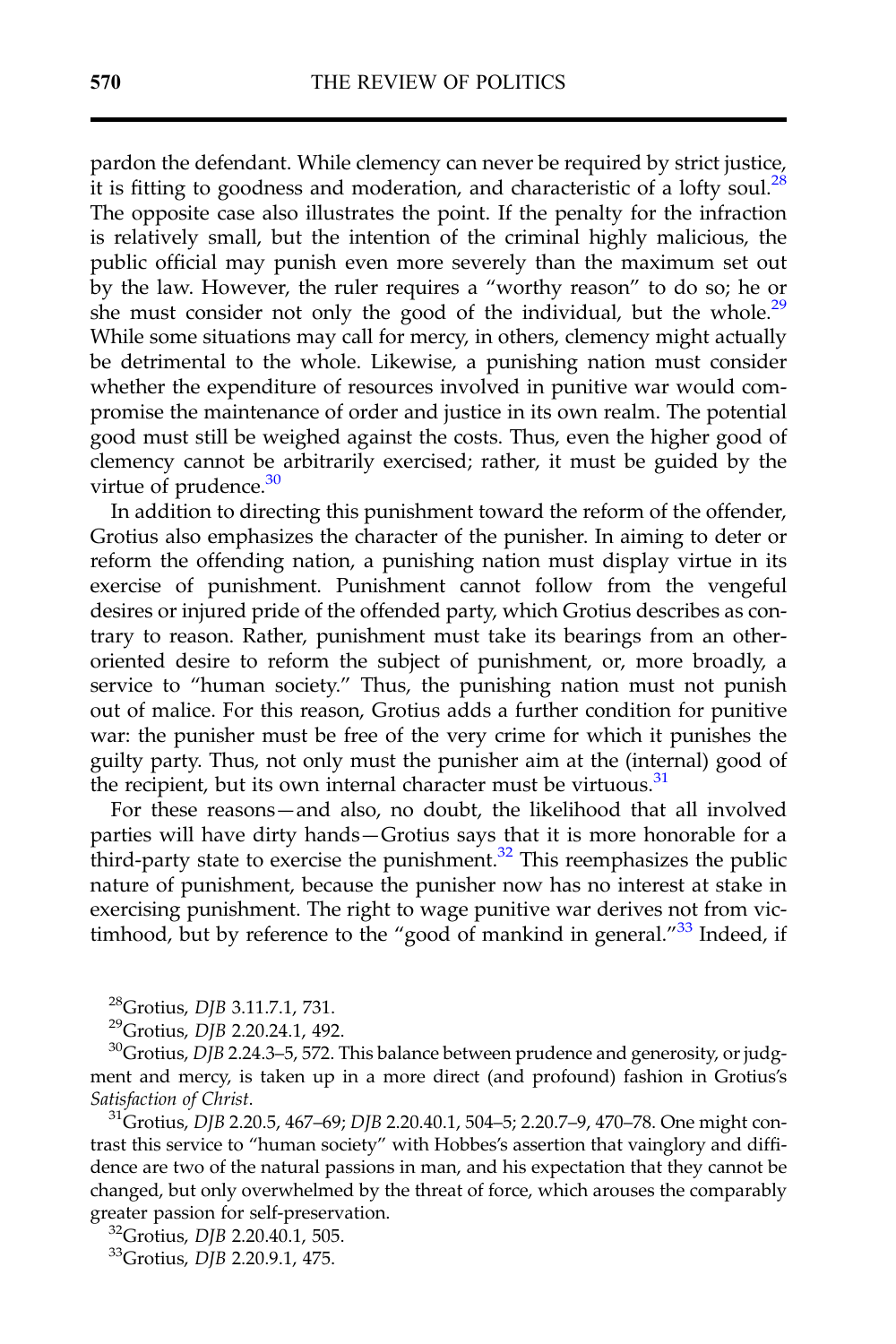victimhood were a requirement, then third-party states would actually be prohibited from punishing. Grotius understandably sees this as theoretically and practically absurd, given that one of the very purposes of civil society is to ensure third-party judges. $34$  Moreover, as with any true punishment, sacrifice is required on the part of the punisher: a nation must put its own soldiers in harm's way. $35$  The same is true of defensive wars on behalf of others, or of humanitarian intervention, to which Grotius devotes a specific chapter.<sup>36</sup> This reemphasizes the idea that the 'right' to punish is not a self-interested possessive right automatically bestowing on its holder a legitimate claim on a tangible commodity. Rather, it is a status that confers a public duty to be exercised on behalf of others, and whose exercise requires virtue.

The necessity of virtue in carrying out punishment shows that, while the mere possession of a right initially seems to confer full freedom of action on its own terms, right-holders are ultimately subject to a higher standard that limits their exercise of these rights. Indeed, after having established the just causes of war, Grotius spends a full chapter exhorting rulers not to charge rashly into war, even if the cause is just.<sup>37</sup> No one should think that simply because "a right has been adequately established," that "either war should be waged forthwith, or even that war is permissible in all cases."<sup>38</sup> The remainder of the chapter is devoted to exploring such cases. Thus, while possession of a right may be necessary for justice, alone it is insufficient to realize the highest dimension of justice. Indeed, possession of that status leads toward action, which must be guided by a different standard of justice.

Naturally, this counsel of moderation in exercising a right applies not only to the decision to engage in war, but also to the actual prosecution of wars. This is evident throughout Book III of DJB, in which Grotius treats six elements of war according to the the (rather permissive) law of nations (jus gentium), before devoting six more often-overlooked chapters to outlining the guidance of prudence, moderation, and charity.<sup>39</sup> Having obviously read the former section, Rousseau famously denounced Grotius for permitting soldiers to enslave their captured prisoners of war. Tuck cites a similar Rousseauian criticism as he begins his portrayal of Grotius as apologist for colonial imperialism.<sup>40</sup> Yet in the latter section, Grotius asserts that such

<sup>34</sup>Grotius, The Satisfaction of Christ 2.6, 817.<br><sup>35</sup>This provides a counterpoint to Villey's assertion that Grotius sees "subjective Right" as subsuming and replacing "objective right." See Villey, Formation, 627.<br><sup>36</sup>See Grotius, *DJB* 2.25.<br><sup>37</sup>Grotius, *DJB* 2.24.1.1, 567.<br><sup>38</sup>Ibid.<br><sup>39</sup>See Grotius, *DJB* 3.3–9 for the former; 3.11–16 for the latter

 $30$ Tuck, The Rights of War and Peace, 102–8. Recent scholarship has shown an increased interest in Grotius's position on slavery; see Forde, "Hugo Grotius on Ethics and War," 643-47; John W. Cairns, "Stoicism, Slavery, and Law," Grotiana 22/ 23 (2001/2002): 197–216; Gustaaf van Nifterik, "Hugo Grotius on 'Slavery,'" Grotiana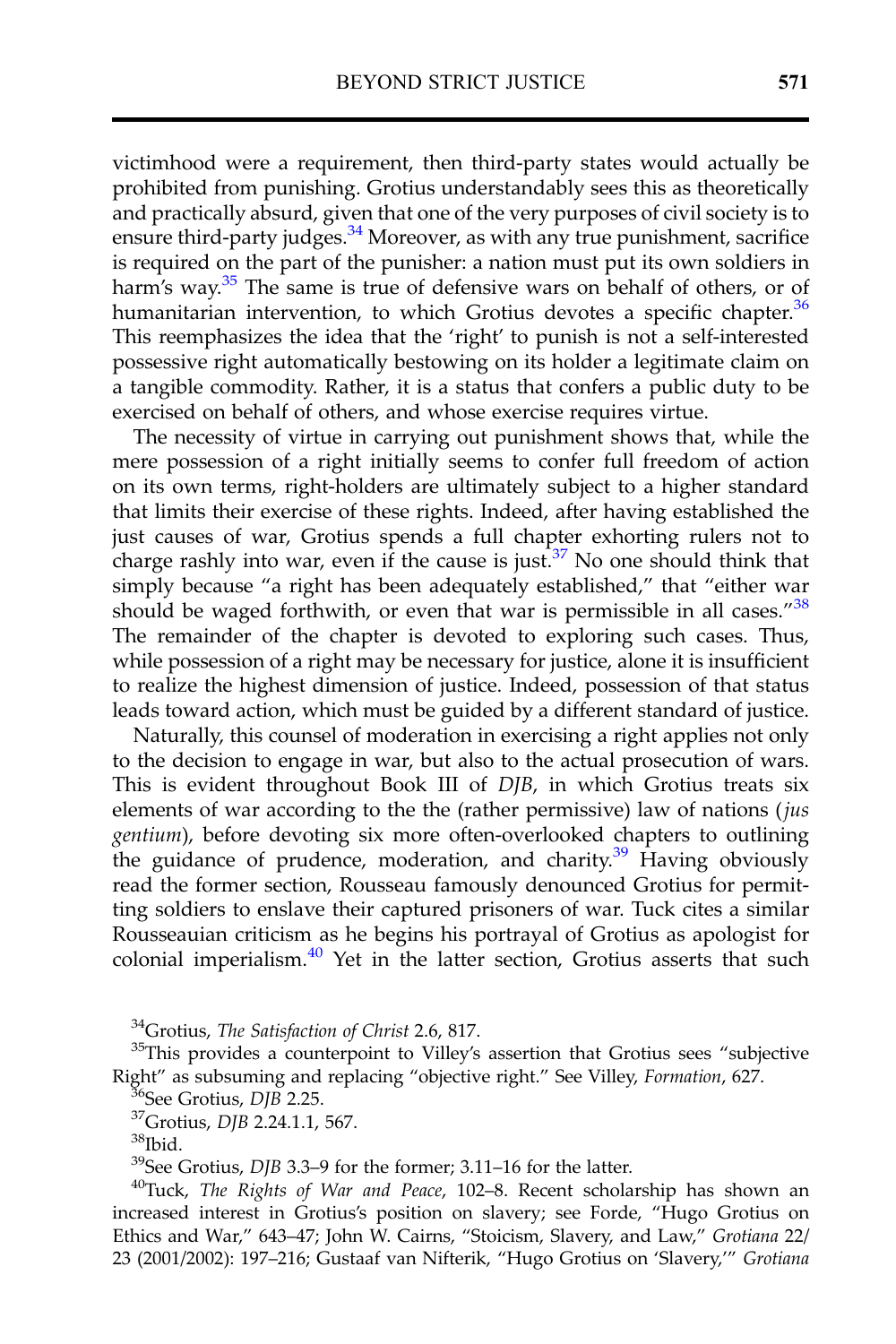indiscriminate subjugation is actually contrary to the virtuous conduct of good men. While all captives who fought for an unjust cause have presumably committed a wrong "deed," the captor must yet ascertain whether or not the "doer" is truly culpable of criminal wrongdoing. If the individual soldier is not guilty, he is to be released, likely for the *quid pro quo* ransom that Grotius cites as the common practice of Christian nations. (Such a payment for damages fits with his emphasis on restitution as concerning the deed rather than the doer.) To underscore the point, Grotius publicly laments the fact that so many soldiers become enslaved for having invincibly followed the orders of their rulers, who are the true criminals.<sup>41</sup>

In the event that the soldier is personally guilty of a crime, the captor's consequent right to punish through enslavement must then be guided by what Grotius here calls "internal justice."<sup>42</sup> As he does in each of the latter six chapters, Grotius explains in lengthy detail how the virtuous man will treat his slave. In one example, he compares the rule of a slave to the breaking of a horse, which must be done gently. More systematically, Grotius envisions the master's coercive power in much the same way as that of a governor: both may rightly execute a subject only for the most grievous crimes. This similarity between the good exercise of mastership and governorship is pointedly different from Locke's direct contrast between political and despotic rule, the latter of which is defined by the possibility of arbitrary killing. For Grotius, if a master so much as illegitimately breaks the tooth of a slave, he ought to free the slave—not because the slave has a right to freedom, but because the higher guidance of beneficence and virtue ought to guide the master.<sup>43</sup> Grotius cites an example of this practice in Exodus 21, the exact passage that Locke would later cite as evidence that the Hebrews did not actually permit true slavery, but only a condition of mere "drudgery."

<sup>22/23 (2001/2002): 233</sup>–44; James Farr, "Locke, Natural Law, and New World Slavery," Political Theory 36, no. 4 (2008): 500–504; and Mary Nyquist, "Hobbes, Slavery, and Despotical Rule," Representations 106, no. 1 (2009): 12–14.<br><sup>41</sup>Grotius, *DJB* 3.14.1–2, 761–62. Grotius argues that individuals are responsible to

determine for themselves the justice of the war before they participate. However, unless they are convinced that the war is unambiguously unjust, they are to follow the orders of their rulers. See Grotius, DJB 2.26.3–4, 587–94.<br><sup>42</sup>According to Grotius, prior to civil society, all individuals have a right to punish

crime, as long as they are not guilty of the same crime. In the creation of the state, individuals give up the right to punish their compatriots (in ordinary circumstances) to their common government. However, in international relations, individuals retain the original right to punish—and expletive justice imposes no limitations on its exercise. See, for instance, *DJB* 2.20.8.5, 474–75.<br><sup>43</sup>As Grotius later points out, there is little virtue in simply respecting a right that is

protected by coercive force. Unless it is safe to remain ungrateful, there is no virtue in gratitude (DJB 2.20.20, 489).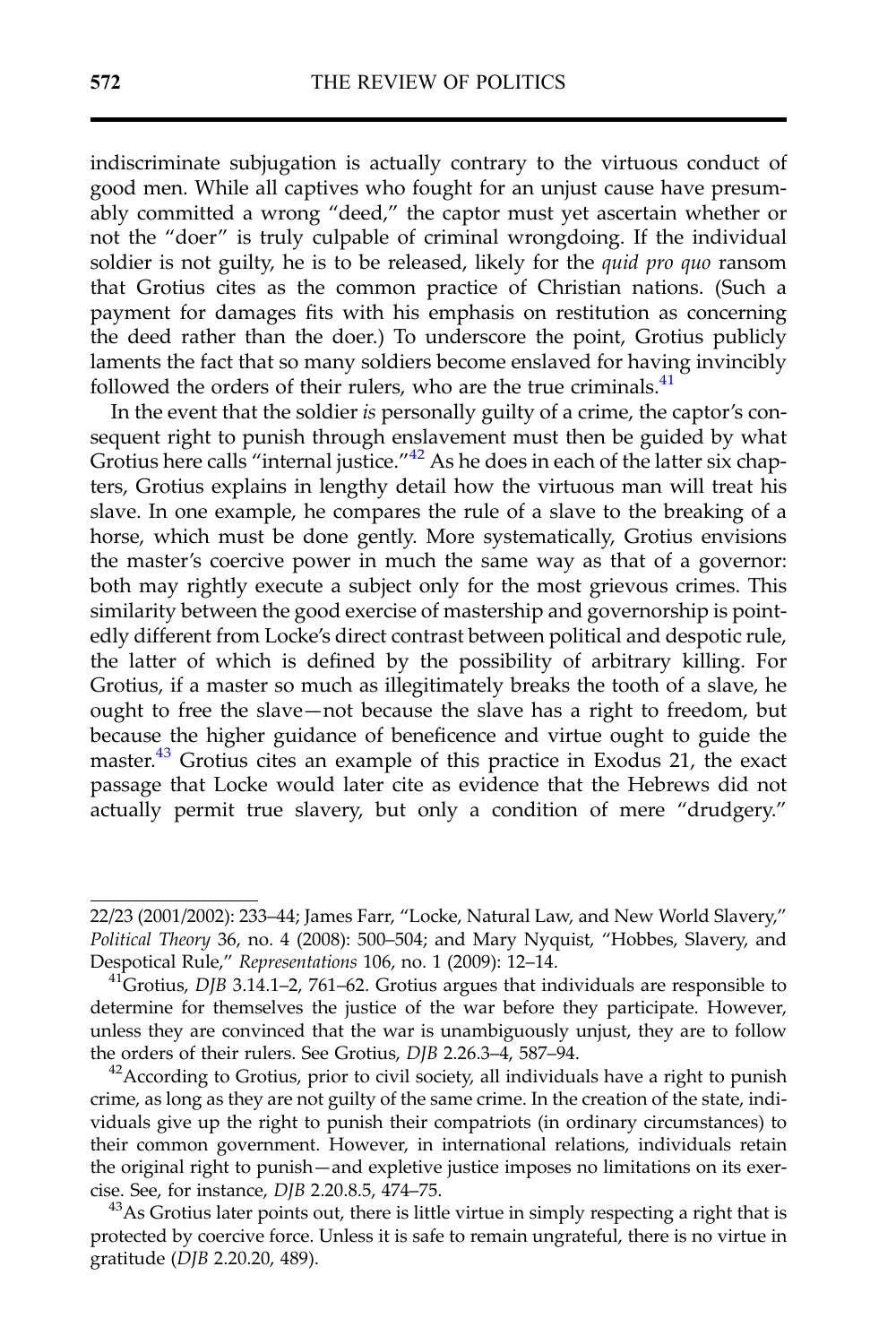Inasmuch as this Lockean distinction is sound, Grotius actually prohibits slavery.<sup>44</sup>

While the example of captives shows how punishment requires prudence and virtue, another example—this time from peaceable international relations—shows that prudence may counsel the complete pardon of a criminal. This is the common practice of diplomatic immunity, a custom for which Grotius was instrumental in developing the modern legal doctrine of quasi extra territorium.<sup>45</sup> If the crimes of diplomats were to be punished by their host countries, their home countries would hesitate to send them in the first place. Consequently, the very institution of diplomacy—so central to a peaceful international society—would likely collapse. International relations would descend into a jungle of animalistic bloodshed, rather than being a venue for peaceful dispute resolution befitting humans of a social nature. Hence, Grotius states that guilty diplomats should simply be returned to their home country, even though doing so may allow them to avoid punishment.<sup>46</sup>

Grotius's line of reasoning seems to license the extension of this principle to other areas of war. For instance, any demand during hostilities that the other side be brought to full justice upon conclusion of the war might cause that side to fight to the last man. Only an international political order that allows for the possibility of pardon can provide the grounds on which the losing party will be willing to accept a cessation of hostilities. A punitive war without the possibility of clemency might be a perpetual war of all against all. $47$  Thus, an order that demands full punishment is unlikely to produce peace or justice.

This conception of punishment and clemency actually inverts Furukawa's understanding of punishment in Grotius. In his reading, the traditional approach saw punishment as having redemptive value for the next life, and thus could never be too heavy-handed in this one. Hence, only a modern break with tradition could account for Grotius's moderate and humane approach to punishment.<sup>48</sup> However, a modern approach grounded in pure reason is more likely to exact punishment as a mathematical equivalent to the crime than a traditional approach that uses punishment to help

<sup>44</sup>Grotius, DJB 3.14.3–6,763–68; John Locke, Second Treatise of Government (Indianapolis: Hackett, 1980), sec. 2, 7; sec. 24, 17–18; secs. 170–72, 88–90. Van Nifterik comes to a similar conclusion in "Hugo Grotius on 'Slavery.'" This provides some perspective on Tuck's treatment of slavery in Grotius (see Tuck, Natural Rights Theories, 147; Tuck, Philosophy and Government, 193–94).<br><sup>45</sup>See J. Craig Barker, *The Protection of Diplomatic Personnel* (London: Ashgate, 2006),

39–45.<br> $^{46}$ Grotius, *DJB* 2.18.4–5, 441–46.

 $47$ Oliver M. T. O'Donovan, "Law, Moderation and Forgiveness," in Church as Politeia: The Political Self-Understanding of Christianity, ed. Christoph Stumpf and Holger Zaborowski (New York: de Gruyter, 2004), 6. 48Furukawa, "Punishment," <sup>221</sup>–23.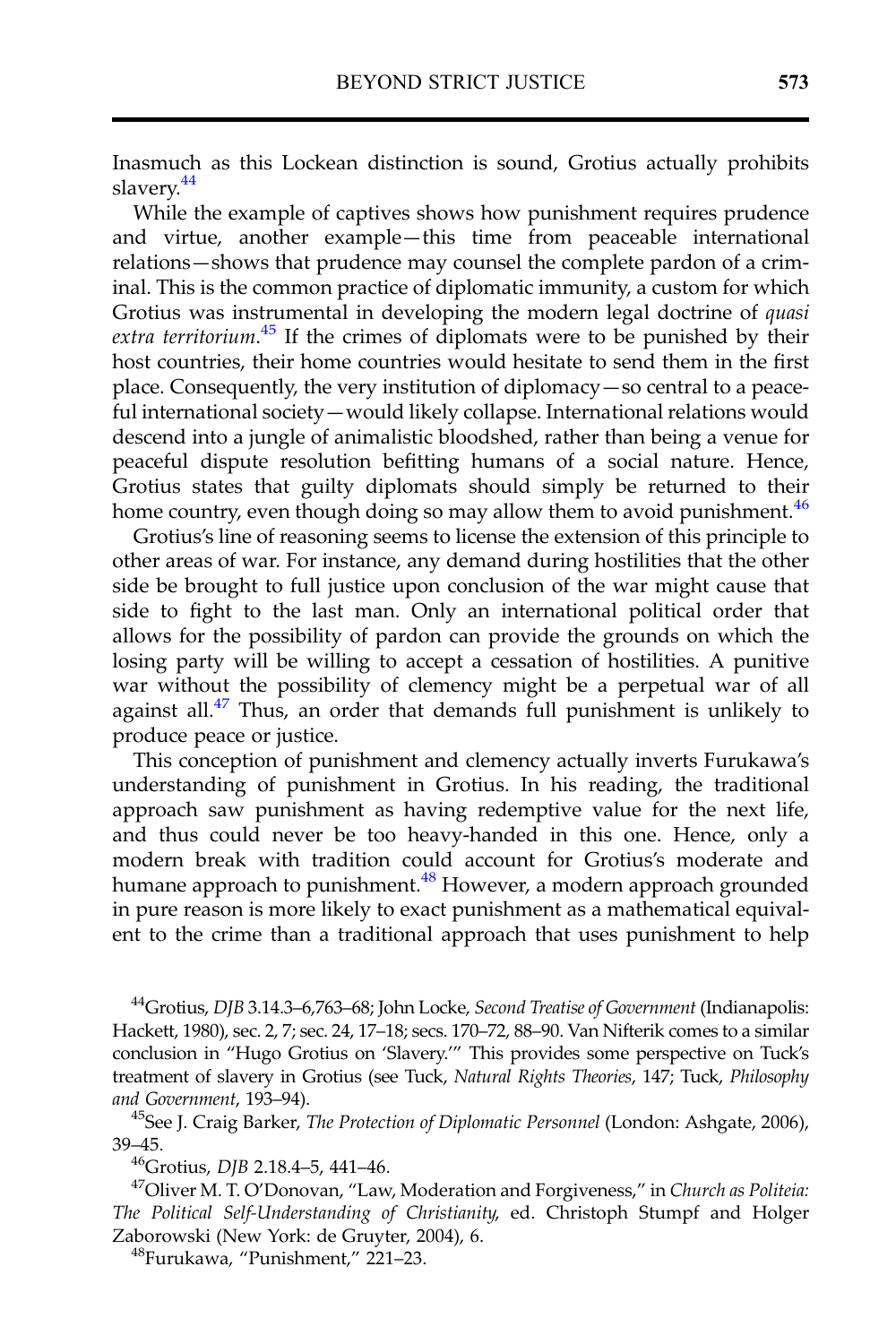others fulfill their distinctively human nature. Hence, if the right that confers a legitimate title to punish is genuinely modern, it is precisely this right that condones the very harshness of "eye for an eye" punishment. It is rather Grotius's teleological conception of punishment that allows him to counsel a more moderate approach. Rights-based justice opens wide the door to punishment; traditional moral restraints narrow the opening.

#### Expletive Justice

This examination of punishment presents an alternative portrait of Grotius, by drawing out themes that are implicit in his approach to war. However, it is not necessary to rely only on implicit themes. An examination of Grotius's exposition of justice also reveals two explicit categories. The first category maps surprisingly well onto defensive war and the rights-based status necessary to wage punitive war. The second is coextensive with the actual practice of punitive war.

Throughout his corpus, Grotius begins his legal and political works by defining and outlining the concept of justice.  $\overline{D}/B$  contains the fullest of these frameworks. When Grotius outlines what is meant by jus, he briefly defines it first in the "objective" sense as "that which is not unjust." He quickly moves on to a more substantive exposition in which he likens jus to a body, and divides it into "faculties" and "aptitudes." Faculties, which he terms "expletive" justice, include the classic definition of justice as a right to one's own (suum). Aptitudes, which he calls "attributive" justice, flow from virtues such as generosity, compassion, and foresight in governing.<sup>49</sup> Expletive justice includes what he will subsequently refer to as the "strict" sense of *jus*, or "*jus* properly so called." (This terminology likely accounts both for the lack of attention to the categories of expletive and attributive justice, as well as the assumption that expletive justice is Grotius's only true sense of justice.) His definition of "what is due" calls to mind the idea of a possessive right. $50$  The possessive nature of this framework produces an orientation point that starts from the individual who benefits. $51$  Because expletive justice begins and ends with the individual, it is not concerned with the common good per se, but only a common good that is ultimately reducible to the aggregate rights of individuals.

Likewise, in regularly describing expletive justice as "strict" justice, Grotius indicates that it does not admit of exceptions due to circumstances, or adjustments based on the individuals involved.<sup>52</sup> Because of its indifference to

<sup>&</sup>lt;sup>49</sup>Grotius, *DJB* 1.1.2–9, 34–37.<br><sup>50</sup>Grotius, *DJB* 2.17.9.1, 433; Prol. 8, 13; 2.7.2.1, 268.<br><sup>51</sup>Finnis, *Natural Law and Natural Rights*, 205–7.<br><sup>52</sup>Grotius, *DJB* 2.7.4.1, 269–70.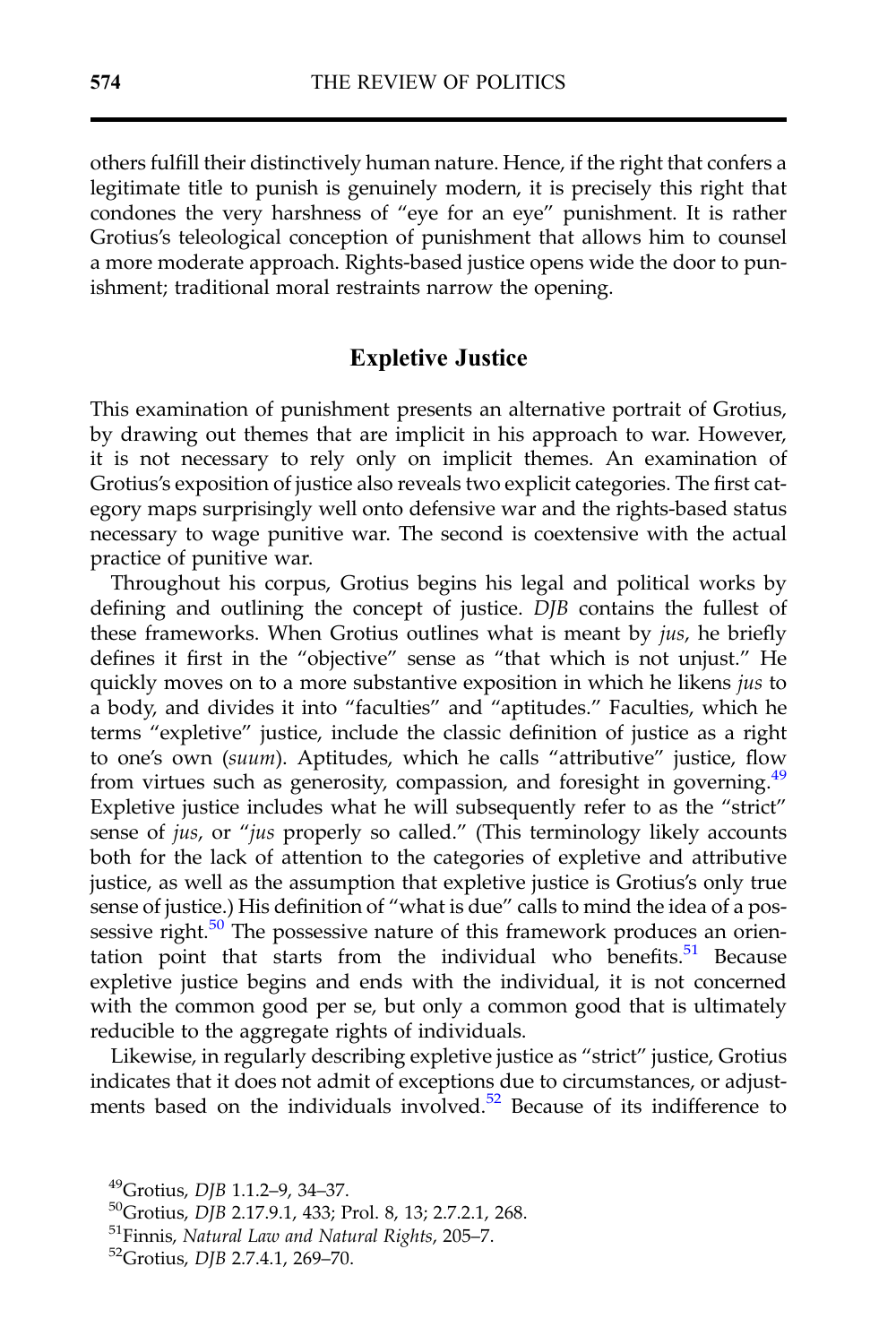proportion or modification based on the good of others, such a right has a radical quality. It confers an absolute freedom of action, constrained only by the possible interference of another (radical) right. For instance, Grotius admits that, according to expletive justice, one may take the life of a thief in order to defend one's own property.53 Expletive justice thus appears to be the realm of universal rules, such as the basic individual rights to life and property. Even the corresponding duties of restitution fit into expletive justice, because the form of the normative content derives from its strict and inflexible laws of reason. Positive law also fits into expletive justice, as it arises from the mutual promises initially made in the formation of the state and subsequently guaranteed by the expletive duty to fulfill such agreements. Indeed, Grotius asserts that "legal rights are the concern of expletive justice."<sup>54</sup>

As a result, only calculative or technical skills are needed to bring about expletive justice. Once one has determined the facts of the situation, the remedy is universally clear, because it is entirely comparable to other situations. The differences in context are irrelevant, and the virtue of prudence is unnecessary. As Grotius says, the determination of expletive justice can be undertaken along the lines of mathematics, not requiring great imagination or creativity. $55$  A single dimension of reason is adequate to ascertain and achieve justice. Expletive justice does not appear to admit of qualitative or multidimensional considerations.

The one-dimensional nature and the calculative reason associated with expletive justice also appear to eliminate any focus on internal intention. Expletive justice does not depend on the character of the person. Rather, it is achieved when a possessive right is transferred. This further confirms its place as the locus of private law, with its focus on tangible external goods as its currency. Thus, in its indifference to internal character, expletive justice corresponds to the aforementioned justice of deeds, rather than the justice of the doer. Grotius describes how two opposing actors ("doers") may both be free from internal wrong, yet—as with mutually exclusive possessions—only one can possess the "moral quality," or strict right.<sup>56</sup> Thus, expletive justice concerns the outcome of the action, and its possessive implications, rather than the internal character of the person.

Grotius's choice of terms illustrates another crucial aspect of expletive justice. The term "expletive" is a cognate of the Latin word explere, which is variously translated as "to complete, fulfill, discharge, satisfy, or perfect." The last of these may be particularly appropriate, as some recent observers have understood expletive justice as the realm of perfect rights and

<sup>&</sup>lt;sup>53</sup>Grotius, DJB 2.1.11.1, 179.<br><sup>54</sup>Grotius, DJB 1.1.8.1, 36–37.<br><sup>55</sup>Grotius, DJB 2.7.2.1, 267–68.<br><sup>56</sup>Grotius, DJB 2.23.13.2, 565.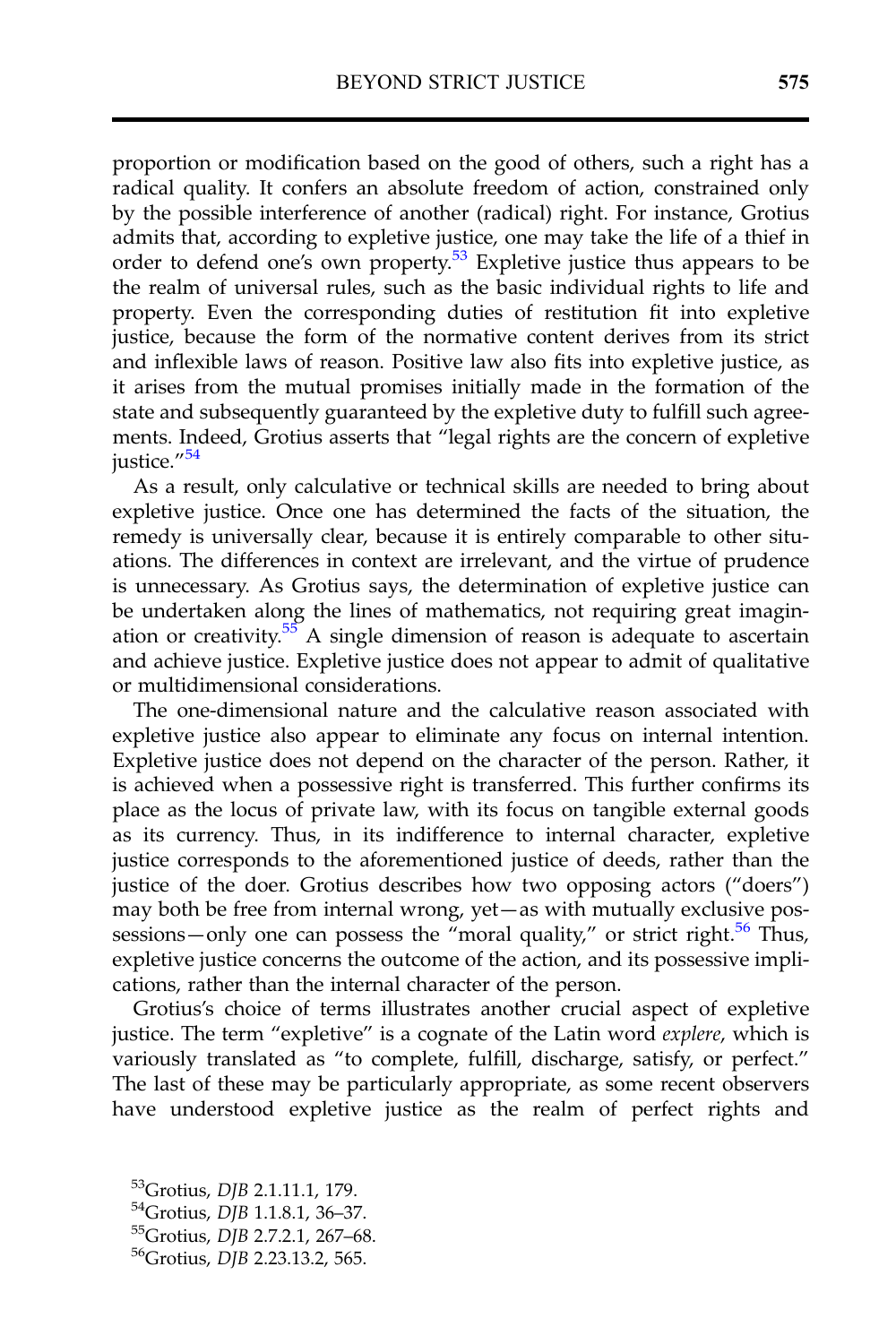duties.<sup>57</sup> It sets out clear expectations and standards of performance. Once achieved, all those involved can utter the words "case closed" without reservation. Thus, expletive justice can be fully and perfectly implemented. $58$ 

The possibility of full satisfaction is consistent with Grotius's view of strict expletive justice as setting forth those only things that are not unjust, as seen in his initial characterization of *jus* as "that which is not unjust."<sup>59</sup> Thus, this "jus strictly so called" does not require positive action. Rather, it is a condition that obtains in the absence of infractions. Expletive justice outlines the bounds of licit action by proscribing some acts. However, within those bounds, it is silent. The one who acts without violating expletive justice is not necessarily described as a good or worthy person, but merely "not guilty." Thus, on its own, expletive justice does not call for positive action, but merely prohibits negative actions.

Expletive justice thus provides a basic standard of justice that does not rely on a thick conception of the person grounded in a transcendent conception of virtue (such as a Platonic form, the precepts of Yahweh, or the person of Christ). This provides a basis for universal human rights, respect for which can legitimately be demanded of all people. Expletive justice also facilitates the development of a science of law, whose black-and-white parameters are clear to all. It need not consider internal factors of motivation and intent, eliminating the need for judgments that are always open to dispute. Likewise, because expletive justice demands only restraint (rather than positive action), all should be capable of meeting its mandate. None can claim that such requirements would violate individual conscience.

In light of these characteristics, the private law dealing with property claims would seem to be the quintessential realm of expletive justice, along with its defensive war analogue. This is clear from each of the characteristics of expletive justice. For instance, it is true both in the determination of liability and the remedy. Indeed, the determination of liability (or lack thereof) already

57Samuel Fleishacker, A Short History of Distributive Justice (Cambridge, MA: Harvard University Press, 2004), 20–22, 139–40. See also Schneewind, Invention of Autonomy, 78–80, and Haakonssen, Natural Law and Moral Philosophy, 26–30.<br><sup>58</sup>Note, however, that expletive justice can only be perfectly implemented within its

own boundaries; it must artificially close off these parameters within the open-ended expanse of higher justice. In similar fashion, a perfect duty—such as the duty to provide a specific payment to a specific creditor—may be morally mundane compared to an imperfect duty that is not owed to anyone in particular and whose performance can never be final. For instance, the perfect duty of a millionaire businessman to pay a billionaire supplier may be prosaic in relation to the millionaire's imperfect duty to promote better health among the world's malnourished. Yet regarding the latter, it is unclear what the parameters of the duty are, to whom it is owed, what would constitute its perfect fulfillment, and whether the millionaire (or billionaire) is even capable of doing so.<br> $59$ Grotius, *DJB* 1.1.2.1, 34. See also 1.2.1.3, 57.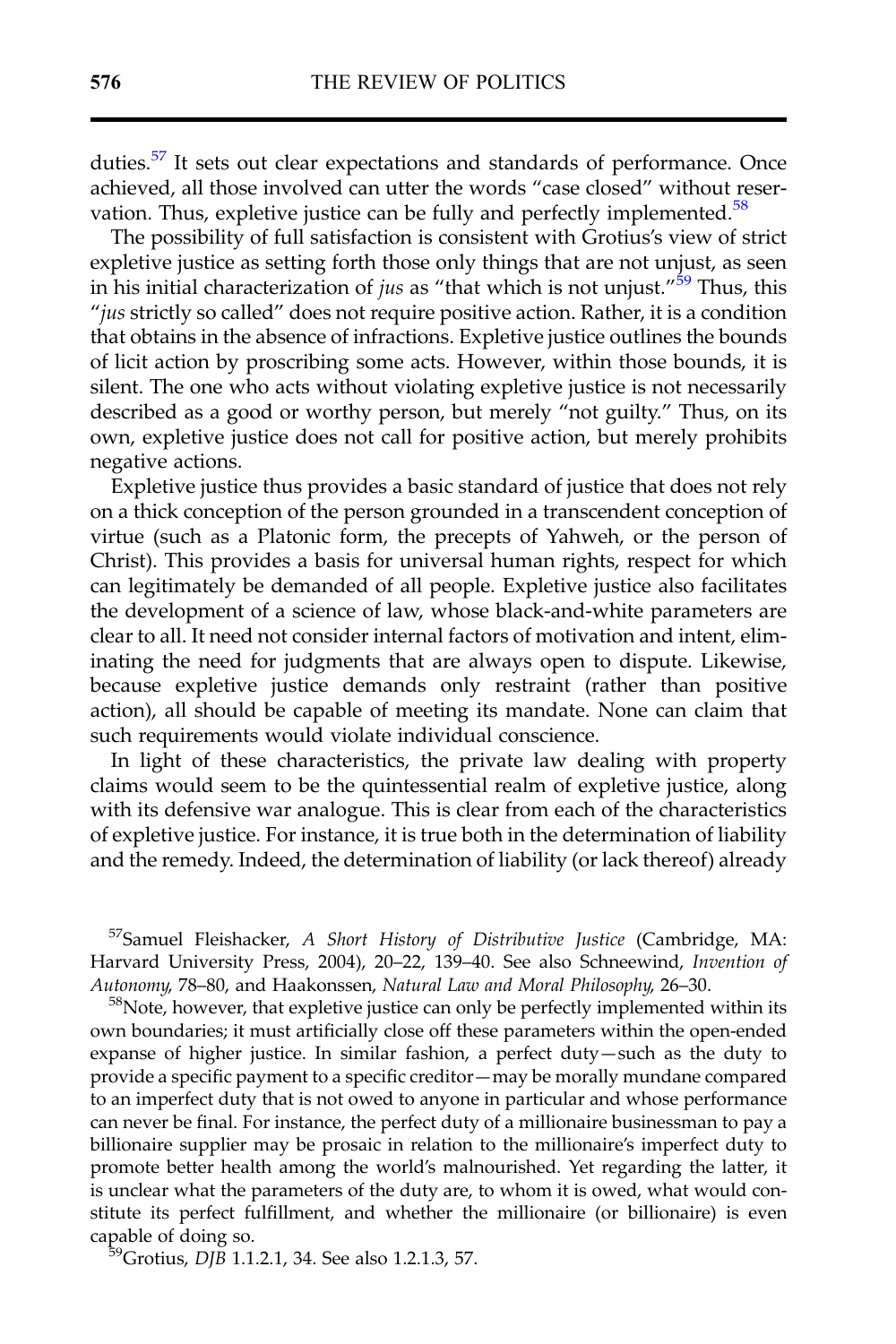contains within itself the remedy. Here, one typically seeks a transfer of external possessions, either of the original item, or of a quantitatively determined equivalent (often cash). Thus, there is little ambiguity about whether a debt has been fully repaid. It is a binary, one-dimensional condition with no gray areas, rather than a qualitative judgment between greater and lesser goods. As a result, its nature is final and thus static; once implemented, justice obtains perfectly, and there is nothing more to be done. Nor does it matter whether the person paying the restitution is a good person freely acting to realize the spirit of the law, or a bad person acting against their will simply to avoid imprisonment. The two acts are identical, as either one fulfills expletive justice.

While matters relating to ownership and credit form the bulk of expletive justice, Grotius also includes the requirement of punishing offenses. Thus, expletive justice plays a necessary role in punishment, by conferring on the punisher a right over the one who has broken the law. This is a precondition for punishment.<sup>60</sup> Nonetheless, Grotius immediately encounters some theoretical difficulties attempting to situate punishment entirely within expletive justice. This arises from the aforementioned fact that the right to punish is not a claim-right. Nor would one say that the criminal has a right to be punished. Rather, one might say that the rightness of the human situation calls for punishment, or that the offender is worthy of punishment. To foreshadow the language of attributive justice, it is even more appropriate to say that it is *fitting* that someone be punished. $61$ 

In addition to the theoretical difficulty of viewing punishment solely under expletive justice, there is also what might be termed a moral difficulty. Because expletive justice is a status, the right it confers is not limited by prudential or situational considerations. For example, in the realm of debts, expletive justice confers on the creditor a full claim on the amount owing. There is a certain logic to this right; indeed, the best way to bring about justice is to take the full amount from the debtor. However, the full exercise of expletive justice in criminal punishment is more unsettling, because the authority is not over a possession but over the actual person who has committed the wrong. $62$  For instance, in the case of manslaughter, expletive justice would seem to be unlimited, requiring the criminal's life. Individuals would have no second chances to reform themselves, and no brush with the law could serve a forward-looking, educative or redemptive purpose. As long as the punishment was carried out by those with the right to punish, it would be just in the strict sense. Such draconian and possibly arbitrary punishment would undoubtedly be superior to an anarchic condition without any punishment; after all, law-abiding citizens would now be

<sup>&</sup>lt;sup>60</sup>Grotius, *DJB* 1.1.5.1, 35–36; Prol. 8, 13; 2.20.3, 465–66.<br><sup>61</sup>Grotius, *DJB* 2.20.2.2, 464. <sup>62</sup>Grotius, *DJB* 2.20.3, 465–66.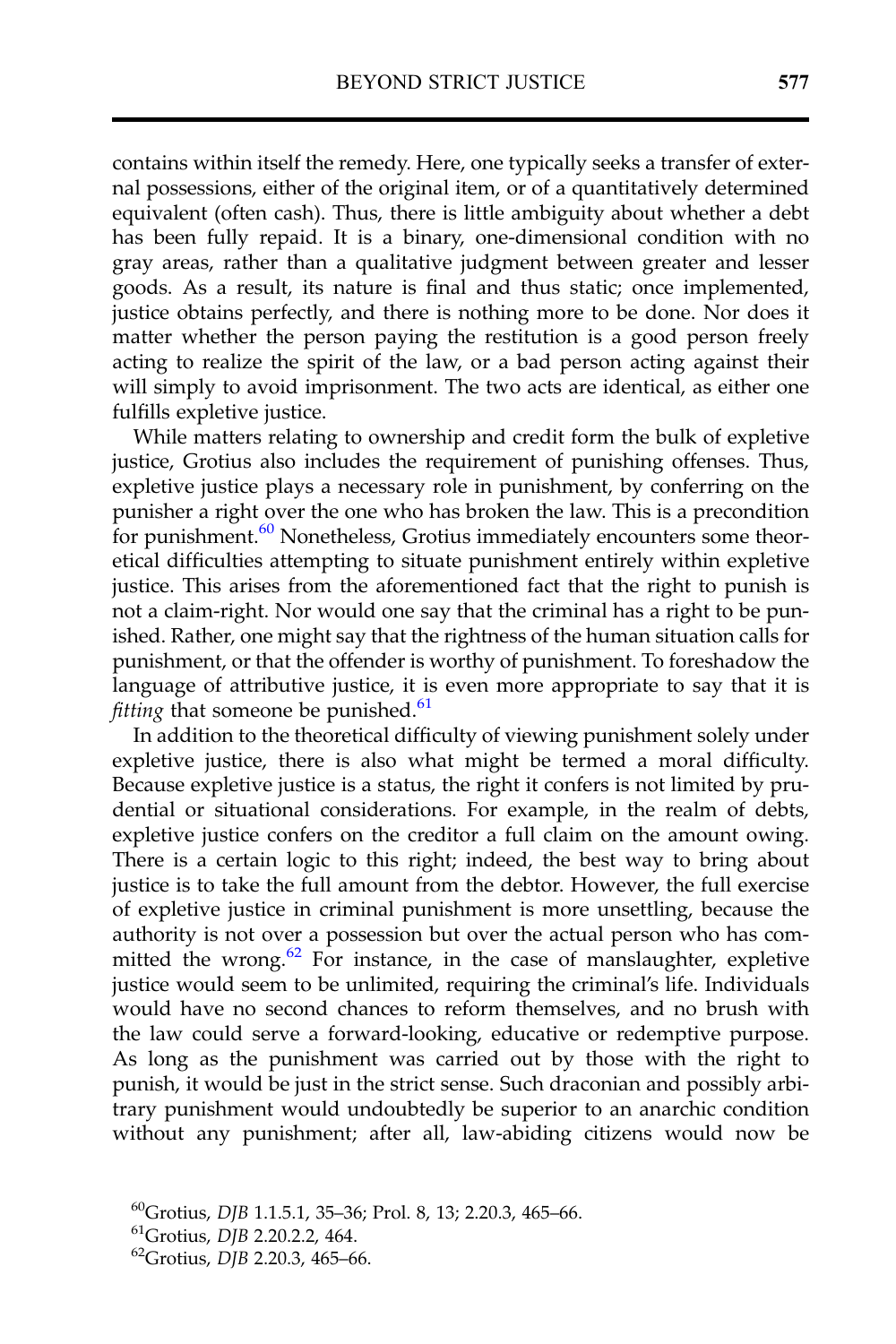protected from criminals. The restriction of punishment to the governing authorities that hold the expletive right to punish would also ensure a greater sense of order. Nonetheless, in contrast to repayment of debt, prosecution of the person to the full would fail to achieve the ultimate purposes of punishment. The punisher would have a natural right to punish as he or she did, but would not be in an 'objectively' right condition traditionally known as natural Right.

The correlation to punitive war is clear. If one nation commits offenses against natural justice, expletive justice confers on those nations not guilty of the same (or similar) offenses the unlimited right to wage punitive war. $63$ Furthermore, if the war has a just cause, there are very few restrictions on how the war can be waged or on the consequent assumption of sovereignty over the offending nation, or on the severity of the punishment applied.<sup>64</sup> Thus, although expletive justice is necessary to give the punisher the *just* authority to punish, it is ineffective in determining a good punishment. A person on whom expletive justice has conferred a status as just punisher must be governed in that exercise of punishment by the higher standard of attributive justice.

#### Attributive Justice

It is no wonder, then, that after outlining expletive justice, Grotius's conceptual outline at the beginning of Book I quickly turns to attributive justice. His understanding of attributive justice includes many characteristics that distinguish it from the common rights-based portrayal of Grotius grounded in expletive justice. In contrast to expletive justice, attributive justice (1) is active, not static; (2) is imperfect, not perfect; (3) looks ahead to the future, not back to the past; (4) uses prudential (not calculative) reasoning; (5) is concerned with the internal intention of persons (rather than external outcomes); (6) is situational, not universal; and (7) is ultimately directed toward a positive conception of the common good that includes the exercise of higher virtues. Thus, attributive justice reveals Grotius's opening of a conceptual space for the themes implicit in his understanding of punishment.

Grotius highlights the active character of attributive justice from the beginning, when he describes it as the realm of "fitness," or "aptitudes," rather than "faculties."<sup>65</sup> It is not automatically present at birth, like the basic physical faculties of hearing or touch. Rather, it resides in the character of the person, and requires the exercise of human will and virtue in order to be developed (and subsequently instantiated). This can be seen when Grotius links the term "aptitude" to the Greek word axian. Aristotle uses this word

<sup>&</sup>lt;sup>63</sup>Grotius, *DJB* 2.20.7.1, 470–71<br><sup>64</sup>See Grotius, *DJB*, 3.1.2.1–3, 599–600. See also Book 3, chaps. 2–8.<br><sup>65</sup>Grotius, *DJB* 1.1.8.1, 36–37.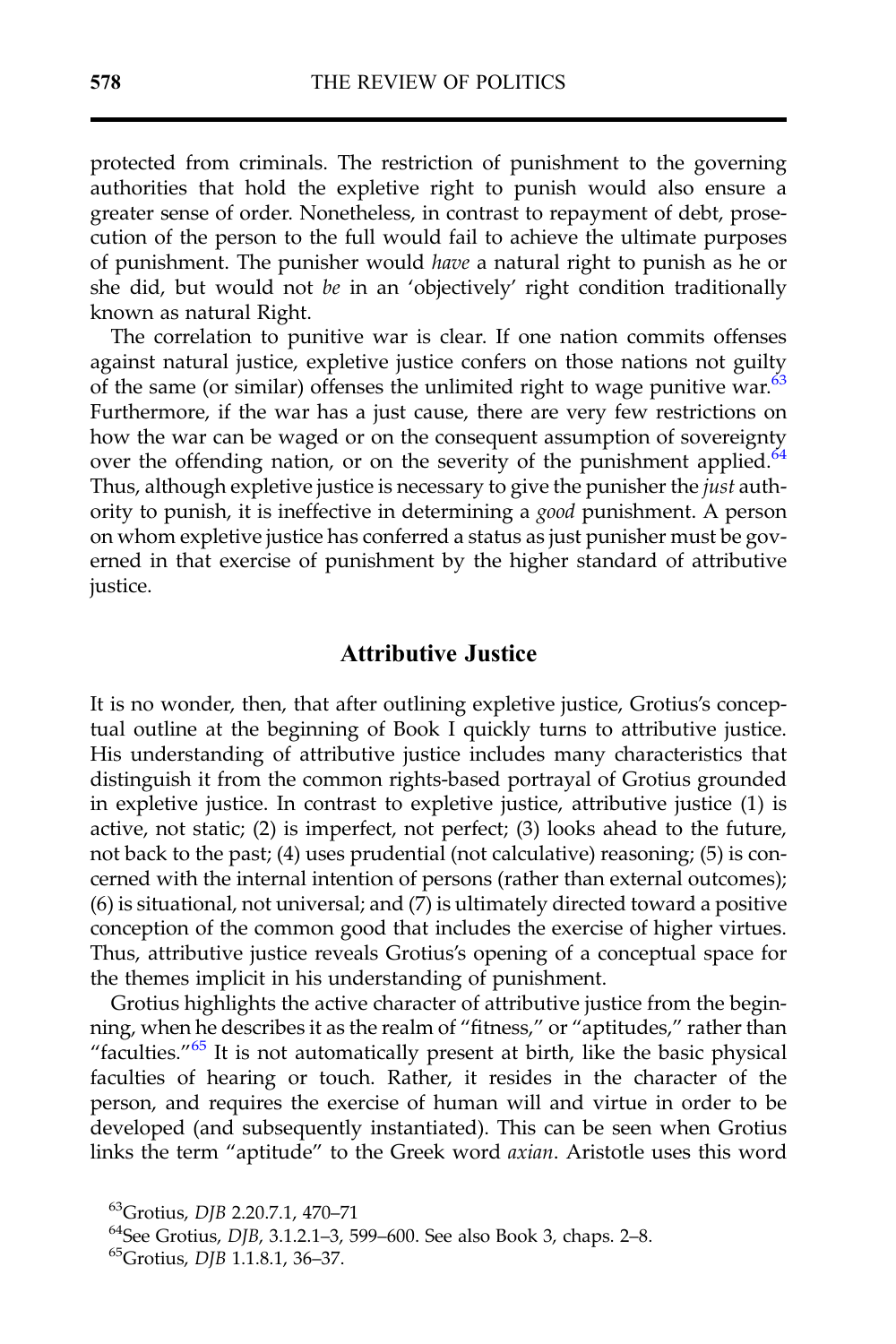in reference to ascertaining the virtue or dignity of a person and ascribing the appropriate societal honor.<sup>66</sup> This virtue is not automatic; people must choose to develop their capacities for it. Thus, rather than being a static reality that inheres in the "objective" structure of the universe, it is a dynamic capability that manifests itself in willed human action.

The dynamic nature of attributive justice leads to a second contrast to expletive justice: any demand for perfection is inadmissible. As Grotius says, while expletive justice attaches to a perfect moral faculty, an aptitude refers to one that is imperfect. $67$  His terminology is consistent with this claim. The verb attribuere, from which justitia attributrix is derived, is often used in conjunction with the activity of allotting or assigning. This calls to mind the judgment involved in exercising one's responsibility to assign shares of duties or benefits. More than once, Grotius uses the example of choosing the best person to carry out a particular role in public life, such as filling the position of a magistrate.<sup>68</sup> In such a case, there can be no clear, universal instruction inherent in the nature of things. No applicant, not even the best qualified, can ever have a strict right to the position. Rather, it is fitting that the job be assigned to the most deserving candidate. Poor judgment in this decision would not violate expletive justice, but it would offend against attributive justice.<sup>69</sup>

This imperfect character is particularly salient in light of the fact that such an appointment is a beginning, not an end. The true test of the appointment is in the future performance of the role. In order to make a perfect appointment, one would—at minimum—require the ability to foretell the future with perfect clarity. Even then, however, the term "perfect" could only be applied to something that has been finished—a condition that never obtains in this world. Contrary to common colloquial usage, no candidate can ever really be perfect for a job. Likewise, attributive justice cannot admit of perfection, because it would connote a finality that would close off the possibility of human action in that matter. Only a static form of justice could ever be complete or perfect. Rather, because it is performatively instantiated, attributive justice requires a creative imagination that looks forward toward a greater good. It is no wonder that one of Grotius's first descriptions of attributive justice is "foresight in matters of government."<sup>70</sup>

<sup>66</sup>Grotius, DJB 1.1.7, 36. See Aristotle, Nicomachean Ethics V.6, trans. Martin Ostwald (Upper Saddle River, NJ: Prentice-Hall, 1999), 129–30.<br><sup>67</sup>Grotius, *DJB* 1.1.4, 35. 68Grotius, *DJB* 1.1.8, 2.17.3, 37, 431. <sup>69</sup>For an illuminating treatment of this issue, see O'Donovan, "The Justice of

Assignment," 181–82.<br><sup>70</sup>Grotius, *DJB* 1.1.8.1, 37. Later, Grotius recognizes how unusual it is for a work on

jus to treat (political) virtue. However, he reaffirms the fact that virtue often counsels one not to exercise their jus, testifying to the limits of the law. See Grotius, DJB 2.24.1.1, 567.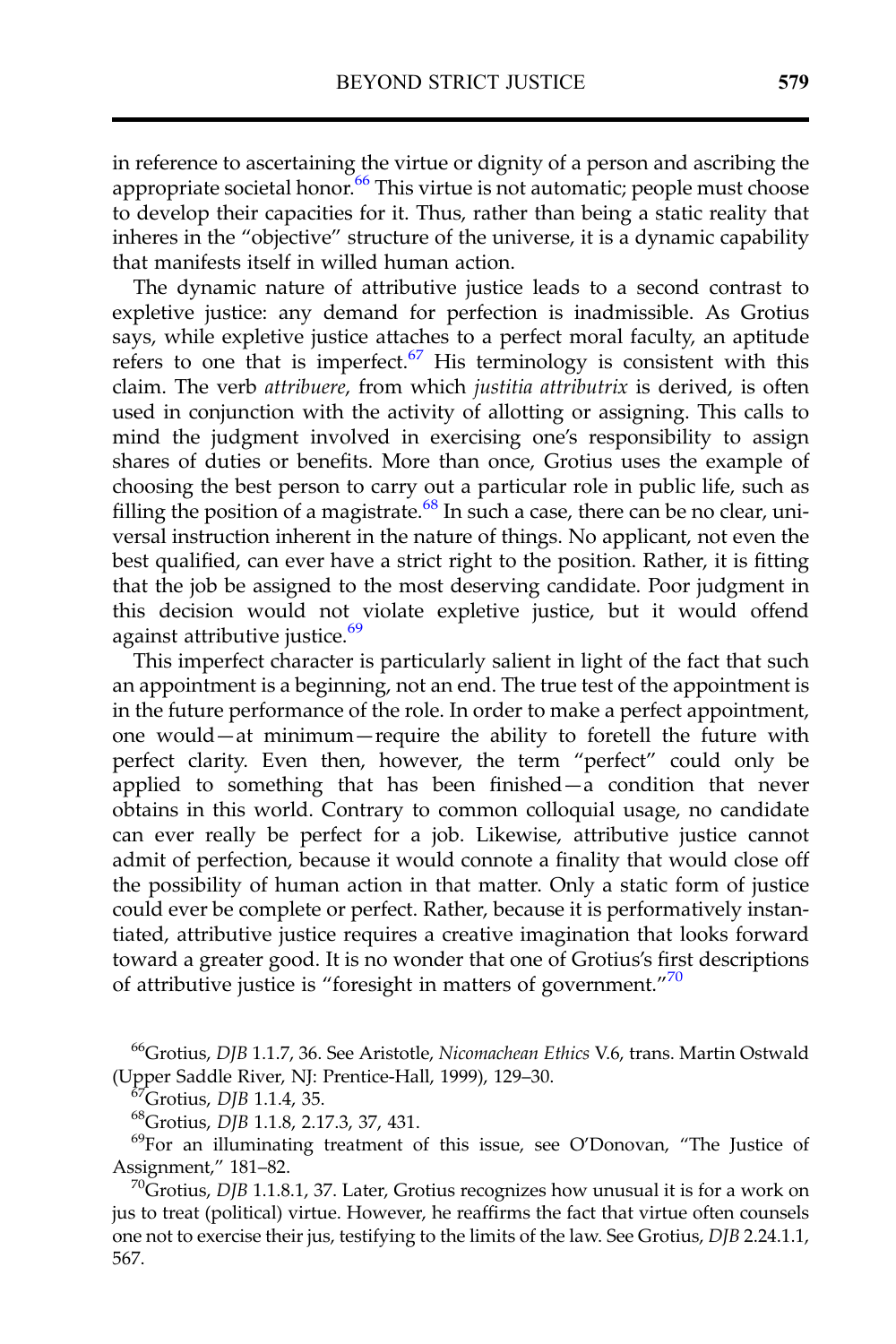Thus, the situations governed by attributive justice are not those in which only one course of action is right and all others wrong. Rather, these situations require prudential judgment of better and worse possibilities, to which Grotius devotes an entire chapter in DJB. Citing Aristotle, he states that in order to rightly consider competing arguments, which may refer to the judgment of a mean between extremes, one must "rightly mould their practical judgment."<sup>71</sup> This is because "in moral questions, . . . even trifling circumstances alter the substance." In other words, one must have cultivated the requisite aptitude to exercise this prudential judgment well. Mathematical reasoning may be appropriate for expletive justice, because it deals with forms, of which there can be only one ideal and no intermediate stages. However, it is inadequate to the complex moral judgment and imagination involved in attributive justice. Grotius concludes by citing Aristotle's wellknown maxim that "certainty is not to be found in moral questions in the same degree as in mathematical science."<sup>72</sup> The finite perfection of arithmetic is an inadequate guide to the infinite possibilities of embodied human experience.

This focus on the lived world also points to the limits of the science of law, which looks backward to objectively determine deviation or conformity to the law. Once the monkey wrench of crime is thrown into the machinery of law, there is no way for the law to move forward other than to return to the precriminal past. On the contrary, a politics informed by attributive justice need not try to carry on as though the offense never happened. It is able to look forward to redeem the past, including the subsequent reality shaped by the offense, and to build a new future.<sup>73</sup> This may involve pardoning the criminal (such as a diplomat), even in the face of objective wrongdoing.<sup>74</sup> However, this subjective character of attributive justice need not bring the connotations of relativism that often accompany the term. Indeed, the subject is ontologically higher than any mere object and can never be reduced to such. $75$ Accordingly, attributive justice corresponds to an overarching sense of rightness covering the person and his or her relationship to the entire moral universe, not simply the status of a person over a possession. This reflects the fact that attributive justice does not blindly follow from ('objective') nature, but is instead—to use Grotius's own formulation—"in harmony with

<sup>71</sup>Grotius, DJB 2.23.4, 558–59.<br><sup>72</sup>Grotius, DJB 2.23.1, 557.<br><sup>73</sup>Hannah Arendt's meditations on the forward-looking character of human action are insightful here, especially her thoughts on the importance of forgiveness and pardon from the punishment set out in law. See Hannah Arendt, The Human Condition, 2nd ed. (Chicago: University of Chicago Press, 1998), 236–41.<br><sup>74</sup>Grotius, *DJB* 2.23.13.1–3, 565–66. <sup>75</sup>Likewise, the necessarily imperfect nature of judgment under attributive justice is

not of lesser value than the perfect formulations of expletive justice.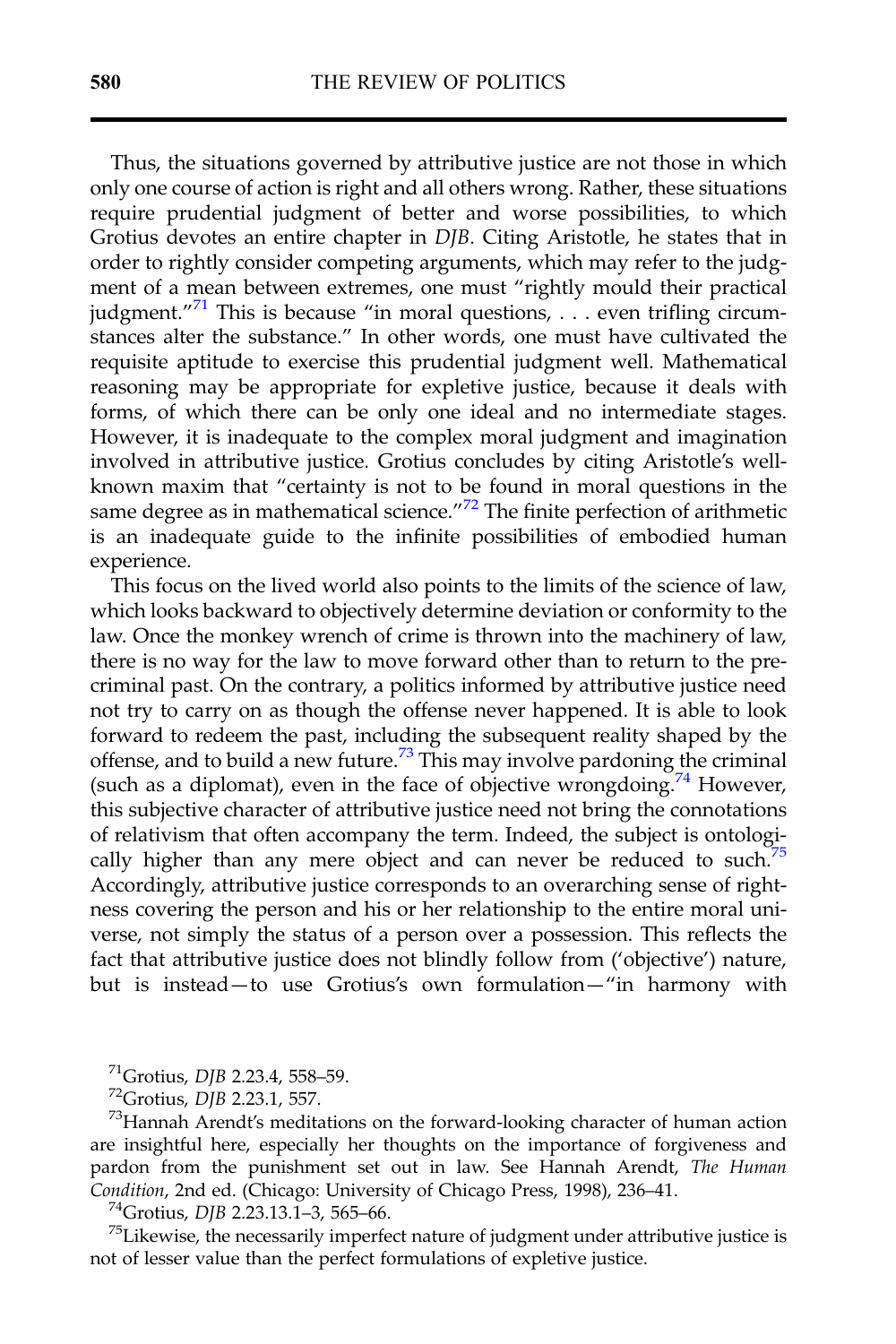nature."<sup>76</sup> This imagery suggests that it is distinct from nature, yet consonant with it. What is more, attributive justice actually builds upon and enriches nature, adding another dimension.

Indeed, as relating to the practice of politics rather than the science of law, Grotius consistently associates attributive justice with the realm of positive virtue. Expletive justice, as the strict sense of justice, obtains when one is merely innocent. It merely requires following the law, rather than exercising virtues.<sup>77</sup> However, Grotius states that "honour may forbid what law permits."<sup>78</sup> On its own, the law cannot reach to concerns of what is considered decent or honorable—the latter a term that Grotius regularly uses in contrast to expletive justice. However, the fullness of right by nature "holds in view not only the dictates of expletive justice . . . but also actions exemplifying other virtues, such as self-mastery, bravery, and prudence."<sup>79</sup> These statements echo his initial characterization of attributive justice as being associated with other-oriented virtues like generosity and compassion. $80$  As the wider sense of justice, attributive justice does not simply occur in the absence of injustice, but resides in the positive actions of virtue.

Because such positive actions cannot be virtuous unless they are freely undertaken, coercing them through the laws of the state would seem to defeat the purpose. By thus reducing strict (legal) justice to the avoidance of negative actions, Grotius opens up a large sphere of personal liberties protected by expletive justice. Yet he consistently reminds the reader that this space remains governed by higher norms.<sup>81</sup> Indeed, the very formal character of expletive justice itself points to the subsequent decision of how to exercise the right. Because expletive justice is formal rather than substantive, it does

<sup>76</sup>Grotius, Less Known Works of Grotius, 209-10. This is consistent with Grotius's usage in other works. For instance, in The Satisfaction of Christ, he draws a distinction between things that are "properly natural" or "simply and universally natural," and things that are fitting, or "agreeable enough unto nature" (chap. 3, 85).

<sup>77</sup>Grotius, DJB 2.1.9.1, 176. This can also be seen in 2.1.11. It is noteworthy that Grotius describes as "virtues" only those virtues which Aristotle would describe as moral virtues; for Grotius, virtues of the intellect may not be virtues at all, as they correspond to the impersonal realm of nature.<br><sup>78</sup>Grotius, DJB 3.10.1.1, 716. See also DJB 1.1.9, 38.<br><sup>79</sup>Grotius, DJB 2.1.9.1, 176.<br><sup>80</sup>Grotius, DJB 1.1.8.1, 37. See also O'Donovan and O'Donovan, "Hugo Grotius,"

790–91.<br><sup>81</sup>This contrasts with Brett's analysis—by no means unusual—that "beyond [expletive justice] there is only the free play of utility." See Brett, "Natural Right and Civil Community," 44. Brett offers a sensitive treatment of how Grotius's conception of the state changes from de Jure Praedae to DJB, pointing to the "changed relationship Grotius sees between justice, honesty, and utility" (48). However, she does not examine Grotius's tripartite conception of the sources of authority—generation, consent, and crime—nor does she explore Grotius's more extended discussion of political authority in de Imperio Summarum Potestatum Circa Sacra.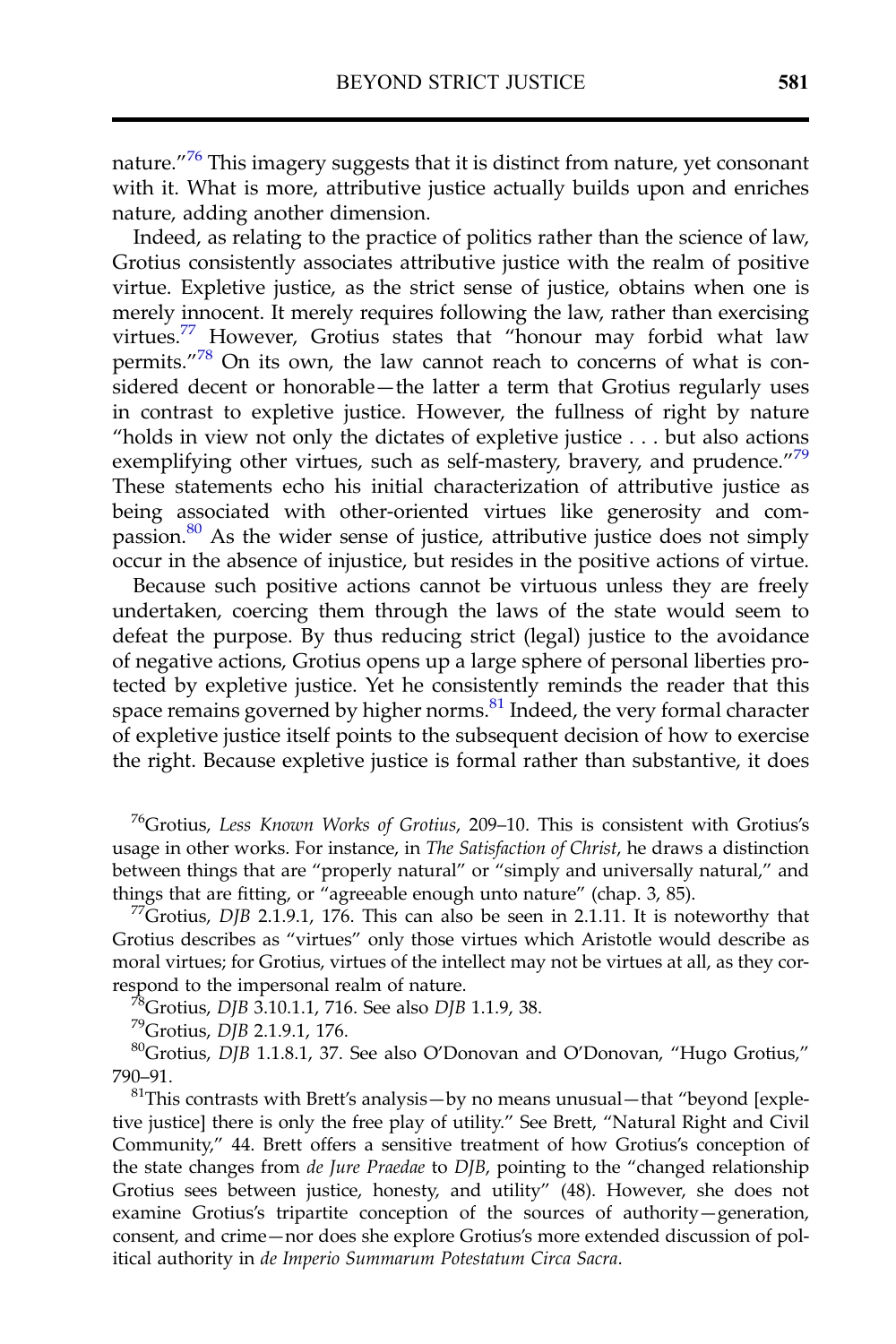not conflict with a substantive act enjoined by attributive justice. One might say that attributive justice fulfills expletive justice without overturning it. To return to Grotius's metaphor, this permits a harmony between the two types of justice.

Such harmony presumes, of course, that one already possesses the right conferred by expletive justice. One cannot act attributively without meeting the precondition. Grotius cites the example of Xenophon's Education of Cyrus, in which a larger boy forcibly exchanges his own small tunic with a small boy possessing a larger one. While the attributive notion of fit would naturally endorse the outcome of this 'exchange,' Grotius argues that the taking of another's property is a procedural violation of expletive justice. Hence, it is legally and morally unjustifiable.<sup>82</sup> Many observers have interpreted this statement as a rejection of Aristotle's concept of distributive ("geometric") justice. Yet while Grotius condemns this theft of private property—surely an uncontroversial stance—his notion of attributive justice still seems to recommend that the smaller boy voluntarily offer such an exchange. Should the boy do so, a governor guided by attributive justice might then choose to publicly recognize the smaller boy's sacrifice. Yet such an honor would be a free gift of the ruler; the smaller boy could not demand it as a strict right. If he could, he might then begin to carry out similar beneficent deeds out of sheer desire for public reward, thus ceasing to be a virtuous doer.

Because expletive justice is a necessary precondition, many commentators have taken this "strict" justice as rendering inferior all other forms of justice. Yet if attributive justice is not justice in the strict sense, that is because it is a superior sense of justice. Grotius plainly states that one's duty is "sometimes taken strictly  $\dots$  by expletive Justice," and sometimes "in its larger sense." $83$ He later asserts that the term "ought" has two meanings, the broader of which corresponds to attributive justice.<sup>84</sup> This helps to explain his use of the "more" extended meaning" of justice in his initial discussion of attributive justice, especially in contrast to the "strict sense" of expletive justice.<sup>85</sup>

Hence, the mere fulfillment of expletive justice is not the end of the story; political life may yet require the "natural fitness" of attributive justice. $86$ While attributive norms are nonjusticiable and are thus outside the law (in the strict sense), they remain relevant to public life. It is true that nobody is compelled by expletive justice to volunteer or give private charity; in fact, all are within their rights to refuse. Yet a society without either is unlikely to have social and political harmony. Few would feel comfortable in a society of devils, even if those devils should be rational enough to avoid

<sup>&</sup>lt;sup>82</sup>Grotius, DJB 1.1.8.2, 37.<br><sup>83</sup>Grotius, DJB 2.7.4.1, 269.<br><sup>84</sup>Grotius, DJB 2.17.2.2, 431.<br><sup>85</sup>Grotius, DJB 1.1.10.3, 39.<br><sup>86</sup>Grotius, DJB 2.7.10.1, 277.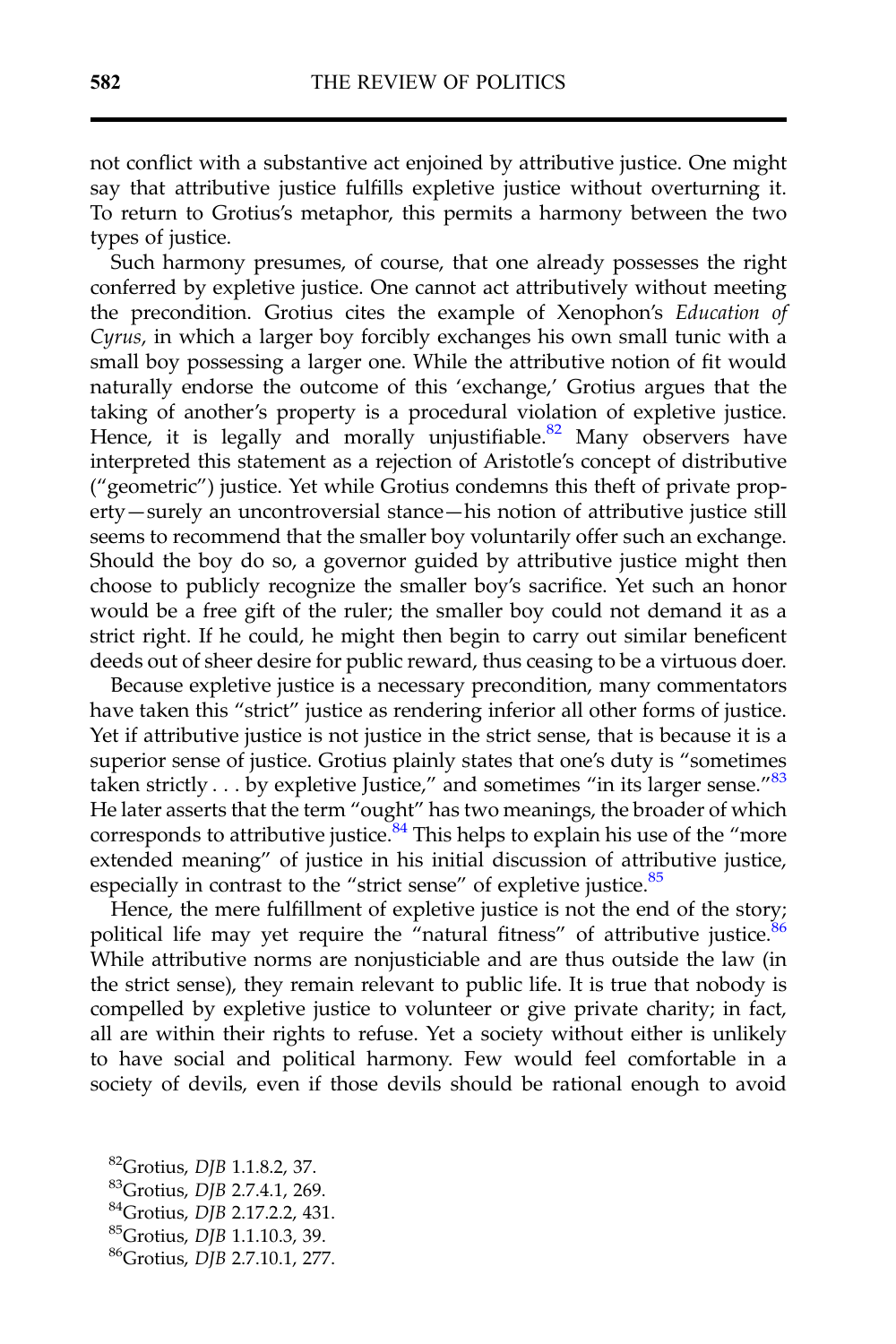violating expletive justice. Reciprocally, a government that exercised its expletive right of punishment to the full would likely fail to engender loyalty and public-spiritedness—sentiments that might curtail the devils' mischief should their rationality momentarily fail. On the contrary, a ruler who enforced the law with prudence and moderation would more likely generate allegiance to the commonweal. Such a governmental example of attributive justice would actually help to promote adherence to expletive justice among the governed. Grotius's solid grounding for rights claims may actually justify the frequency of his systematic exhortations to right-holders to exercise them in other-oriented fashion.

This relationship between the two categories is particularly well illustrated in the aforementioned practice of diplomatic immunity. When Grotius outlines the five basic universal demands of expletive justice, one is that crimes be punished. This requirement is a formal precondition for any human society, a foundation upon which particular peoples are then free (at least under expletive justice) to substantively define the content of crimes in whatever humane or repressive fashion they choose. Yet the very possibility of international society—one based on the exercise of the human capacity for reason rather than animalistic violence—actually depends on transcending the universal expletive rule that demands punishment of visiting diplomats. In this case, the guidance of attributive justice is not merely a higher standard that can be withheld at the (expletive) prerogative of the right-holder. Paradoxically, it appears to be a precondition for an international order that wishes to minimize the wars that inevitably violate basic expletive rights. Expletive justice may not simply be ordered to attributive justice, but in a more subtle way, may even depend on it.

This higher place for attributive justice helps to clarify Grotius's emphasis on punitive war. Because expletive justice places few constraints after establishing the right to punish, Tuck sees Grotius's punitive war as a stalking horse for a "brutal" policy of colonization. This reading appears to hinge on a dismissal of Grotius's attributive counsels of moderation as irrelevant to political justice. $87$  However, if attributive justice is actually a higher form of justice, Grotius's many chapters on moderation in war can be taken as serious constraints on colonial ambition. Attributive justice eliminates the self-interested motive for colonization, and dramatically reduces the frequency and severity of punitive wars wherever undertaken. Indeed, Grotius shows such respect for other religions that he outlaws war for conversion, but legitimates punitive war against those who show impiety toward their  $own$  (non-Christian) gods. $88$ 

<sup>87</sup>Tuck, *The Rights of War and Peace*, 102–8.<br><sup>88</sup>Grotius, *DJB* 2.20.51, 521. This further emphasizes the importance of religion (and its promises of eternal rewards and punishments) in safeguarding the sanctity of (expletive) contracts.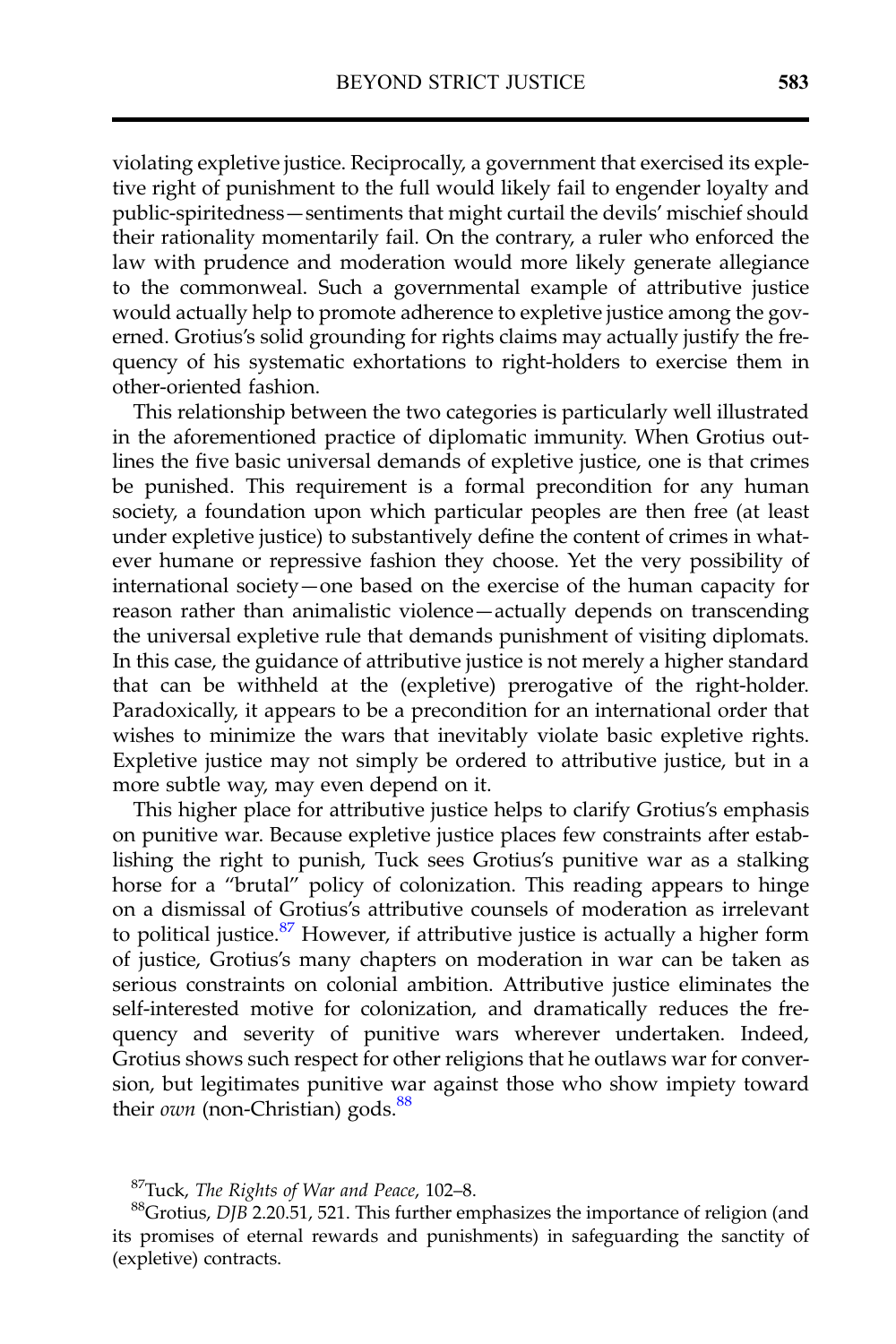In sum, with expletive justice, Grotius simultaneously provides a grounding for rights and an exposition of their limits. The possession of a right is a beginning, not an end. While expletive justice may confer a right of action, it has little to say about how to exercise those rights in accordance with a higher good. Because natural rights are ultimately oriented toward a natural Right that is freely instantiated, they must be understood and actively exercised according to the virtues of attributive justice. Attributive justice does not eliminate expletive justice. However, by pointing toward the higher moral reality that can overcome the internal limitations of expletive justice, attributive justice may fulfill and transcend it.

This attributive justice emphasizes the importance of political practice, as one cannot simply implement basic universal rights and conclude that a just state is thereby achieved. Rather, a magistrate must strive toward justice in particular historical situations, understanding the internal character of the people and the particulars of their unique contexts. This must be an ongoing, forward-looking quest that imagines the instantiation of the common good on an ongoing basis, while recognizing that perfect justice will never be achieved. As a result, the ruler must possess the classical virtue of political prudence, seeking not simply to change the external behavior of subjects, but to foster a particular kind of character in the community. This is particularly true in regard to law enforcement, or punishment: the ruler must know when the common good would be best suited by punishment and when by clemency. This discloses Grotius's understanding of politics as an interpersonal practice, transcending the inflexible letter of the law.

#### Grotius's Classical Roots

Grotius's conception of attributive justice suggests that he is more consonant with the classical tradition of right by nature than is often assumed. In showing that justice transcends the protection of private property, he echoes Aristotle's treatment of justice in Book III, chapter 9 of the Politics. In this important chapter, Aristotle asserts that property is not a sufficient criterion for distributing public honors, because the true polis must also encourage a good "quality of character" in its citizens. The functions of promoting economic exchange and providing common defense are only preconditions for a polis. An exclusive focus on these lesser pursuits would cause the polis to sink into a mere "alliance": a "'guarantor of men's rights against one another'—instead of being, as it should be, a rule of life such as will make the members of a polis good and just."<sup>89</sup> Likewise, Grotius affirms the sanctity of private property while simultaneously showing that the ultimate purposes of politics aim higher.

<sup>&</sup>lt;sup>89</sup>Aristotle, Politics, trans. Ernest Barker (New York: Oxford University Press, 1962), 119–20.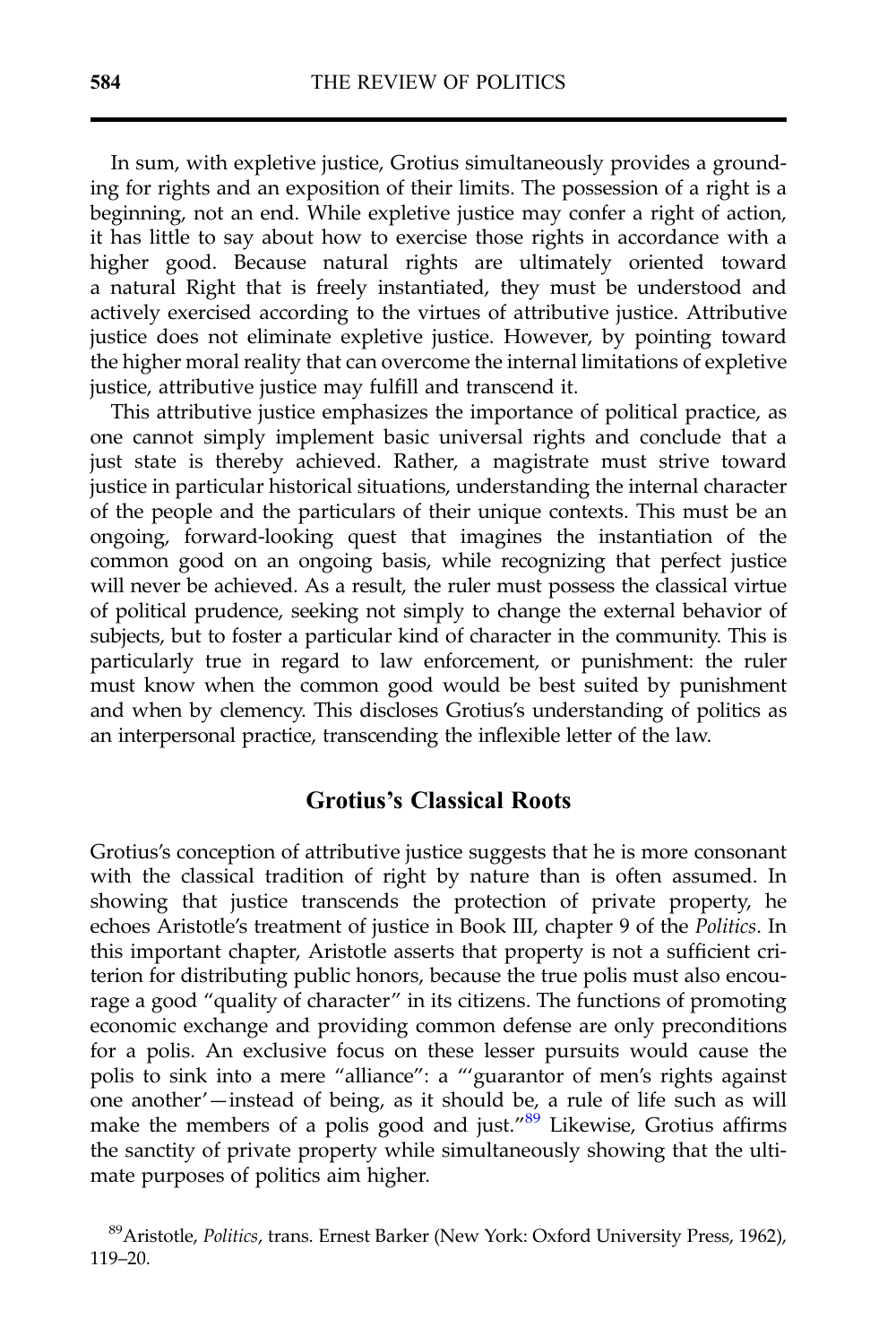Grotius also sides with Aristotle in viewing justice and ethics as a practical virtue, against modern natural-law (and especially natural-rights) theories that are more apt to see political ethics as relating to intellectual virtues and as knowable through propositional statements. Aristotle argues that a good polis comes about only through prudent political rule, which seeks to instill virtue in its citizens. Because no rules are universally true in all situations, the spoudaios must be able to discern the good in unique and particular historical contexts. Thus, natural Right resides more in concrete decisions than in general propositions.<sup>90</sup> Politics is not simply an exercise of techne, but also requires (and cultivates) phronēsis. This emphasis on the importance of prudence is central to attributive justice.

Grotius's emphasis on practical virtue becomes particularly evident when he directly engages with Aristotle. Grotius's bifurcation of justice clearly follows from Aristotle's two categories in Book V of the Ethics, which Aquinas would rename "commutative" and "distributive" justice.<sup>91</sup> However, Grotius takes issue with Aristotle's use of the terms "geometric" and "arithmetic" to name them, because both terms are too deductive and nonsituational. In fact, he repeatedly uses Aristotle's broad understanding of political virtue in Book VI of the Ethics to criticize what he sees as Aristotle's overly mathematical conception of partial justice in Book V of the same.<sup>92</sup> Thus, where Grotius breaks with the words of Aristotle, he does so in order to develop more fully the Aristotelian spirit of phronēsis.

#### Conclusion

Grotius is often seen as a crucial figure in the development of rights-based approaches to politics. Notwithstanding a few dissenting opinions in recent scholarship, the dominant understanding of Grotius's politics is an individualistic one focused on self-interest rather than right by nature. When his conception of natural justice is raised, it is often a thin conception focused on protection of property rights. Likewise, he supposedly rejects the traditional category of distributive justice, as well as disavowing any substantive connection between virtue and justice. Taken together, these portraits add up to a reading of Grotius as making a radical break with the classical understanding of politics. For instance, Tuck identifies "the true heir of Grotius" in Thomas

<sup>90</sup>Leo Strauss, Natural Right and History (Chicago: University of Chicago Press, 1953), 159. William Clare Roberts examines the implications of this approach in "All Natural Right Is Changeable: Aristotelian Natural Right, Prudence, and the Specter of Exceptionalism," Review of Politics 74, no. 2 (2012): 266–72.<br><sup>91</sup>Aristotle, Ethics V.6, 129–30 (trans. Ostwald); Thomas Aquinas, Summa Theologiae

II-II 61.1, in On Law, Morality, and Politics, 2nd ed., ed. William P. Baumgarth and Richard J. Regan (Indianapolis: Hackett, 2002), 124.<br><sup>92</sup>See, for instance, Grotius, *DJB* 1.1.8.2, 37; 2.20.2.2, 464; 2.20.33.1, 500; 2.23.1, 557.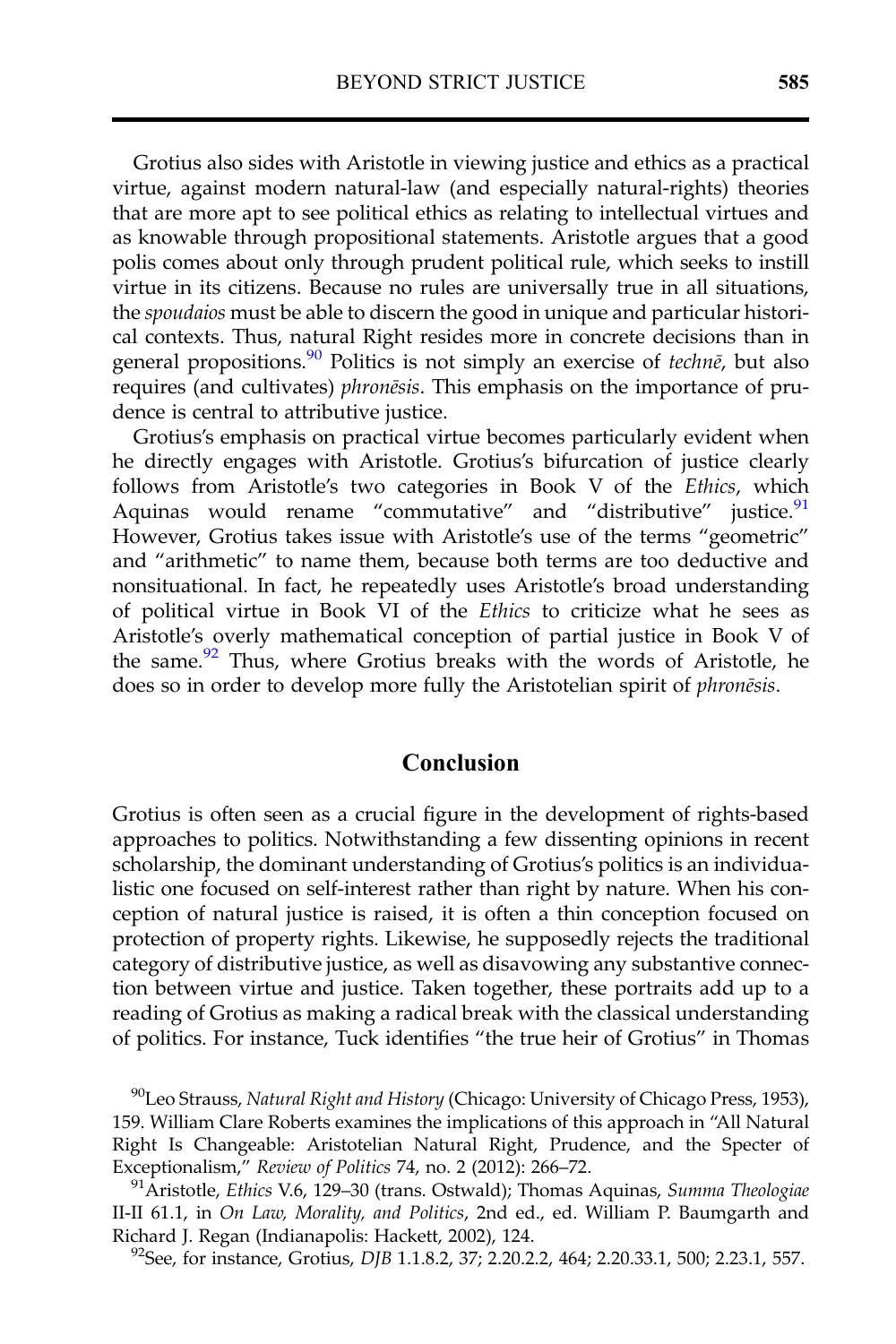Hobbes, a figure whose thoughts on Aristotle are less than laudatory.<sup>93</sup> Even those who reject the supposed novelty of Grotius's approach, like Brian Tierney, still see rights as paramount for Grotius.

This identification of a Grotian foundation for modern natural rights is partially accurate, although—considering the importance of his separation between abstract natural law and dynamic human will—Kant may be a more legitimate descendant than Hobbes. Grotius's notion of expletive justice certainly grants a place for abstract and static laws that are inherent in the nature of things, laws that provide absolute and universal protections independent of historical context, and whose implementation and administration require only calculative reason. These laws may be formulated in terms of individual rights conferring a claim on an external good. Their discernment requires no special imagination of the future, nor any knowledge of ultimate goods, but simply of procedures. Their proper implementation may not require an assessment of the internal state of the people involved, nor any positive virtue in those who put them into effect. As a result, they can perfectly implement the negative condition achieved in the absence of injustice. For these reasons, no regime can be excused from protecting such rights.

Yet while much of the conventional wisdom is accurate as a description of Grotius's expletive justice, this element is a beginning, not an end. While it may be temporally first, it is not ontologically highest. A careful reading of Grotius's concept of justice, illuminated by his treatment of punishment, shows a more complete picture.

First, while Grotius's rights confer a valid freedom of action, his concept of attributive justice points to the fact that rights, on their own, are silent about the exercise of this freedom. Indeed, some rights—such as the right to punish —are not claim-rights at all; they are duties that call forth a subsequent action. Justice is not merely the forensic declaration of an absence of violations, but the positive exercise of those rights in ways that contribute to the common good. In other words, justice is active, not static. Rights are not incompatible with higher goods; rather, rights find their fulfillment in these goods. Liberty is not license, because rights cannot be conceptually separated from responsibilities. Grotius provides a firm foundation for basic rights while simultaneously showing that leaders cannot rule by rights alone.

Second, the content of the duty to punish cannot be specified in the same terms of pure reason that originally conferred the duty. A mathematically equal and opposite reaction to the original injustice fails to realize the true purposes of punishment. Instead, a just punisher must exercise prudence,

 $93$ Richard Tuck, "Grotius and Selden," 522. Hobbes's evaluation of Aristotle: "I believe that scarce anything can be more absurdly said in natural philosophy than that which now is called Aristotle's Metaphysics; nor more repugnant to government than much of that he hath said in his Politics, nor more ignorantly, than a great part of his Ethics" (Thomas Hobbes, Leviathan, ed. C. B. MacPherson [New York: Penguin Books, 1985], chap. 46, 687).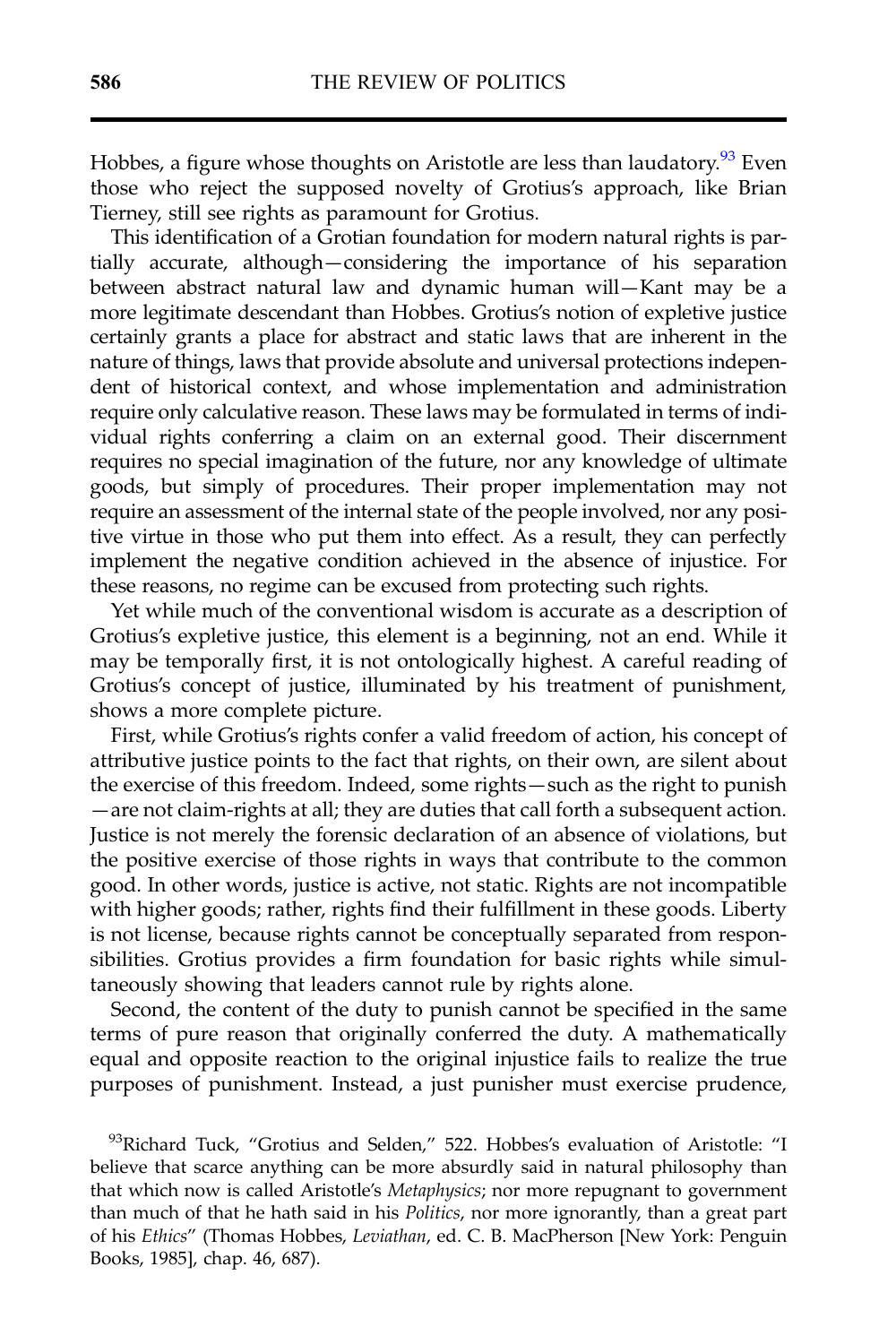considering both the context of the person's act and the content of their character. If the strictness of the law demands an inappropriate punishment, the governor should consider pardoning the person or relaxing the punishment. Rather than looking to the past to recover a previous equilibrium, the punisher must take his or her bearings from a vision of the future that is inherently open-ended, seeking to cultivate social trust and harmony over time. For instance, while the presidential pardons of citizens of the Confederate states and of President Nixon could have been opposed on strict legal grounds, both helped the nation to move forward after highly divisive conflicts. This illuminates political life as an ongoing and participatory quest always conscious of a higher ideal, but ever seeking the best possible approximation in a particular time and place. It also offers a caution to those who would advocate abstract solutions that are blind to the particular character of political communities.

Thirdly, just as punishment cannot be fully understood in the abstract, Grotius rejects the study of politics as a universal science with one-size-fits-all blueprints. Politics is a lived reality, not a problem to be solved with finality. Unlike the restitution of expletive justice, the higher counsels of attributive justice can never partake of perfection; perfect justice in the personal realm could come only at the end of history. Grotius's political thought thus carries an implicit warning to ideologues who advocate utopian schemes. The more important the matter, the more limited the ability of politics to bring about ultimate satisfaction.

Paradoxically, Grotius also helps to vindicate the practice of politics. Politics is often derided as a game in which self-interested partisans simply seek to preserve their own positions of power. This is confirmed in low approval ratings for legislatures, often accompanied by the implicit belief that public business is better conducted in constitutional courts. The impersonality of the legal system carries a seductive air of moral purity, and its categorical pronouncements purport to avoid the messiness of log-rolling and political compromise. However, Grotius shows the limitations of law, and the problems of the science of rights implied therein. He points out that the letter of the law is only a starting point, and shows that political judgment is essential to ascertain its underlying spirit. When public discussion ceases, justice suffers. Grotius thus opens up a robust space for political discourse and reaffirms the dignity of politics. This conceptual progression from law to politics mirrors Grotius's own career trajectory from lawyer to political counsel to legislator to diplomat. The extralegal trial, conviction, and exile that brought an end to Grotius's domestic political career adds a poignancy to his recognition publicly advanced both before and after his trial $\frac{94}{4}$  of the primacy of politics.

 $94$ For instance, the primacy of politics is a consistent theme of his *de Imperio*, completed in 1617, as well as DJB, written shortly after his 1618–21 imprisonment in the Loevestein Castle.